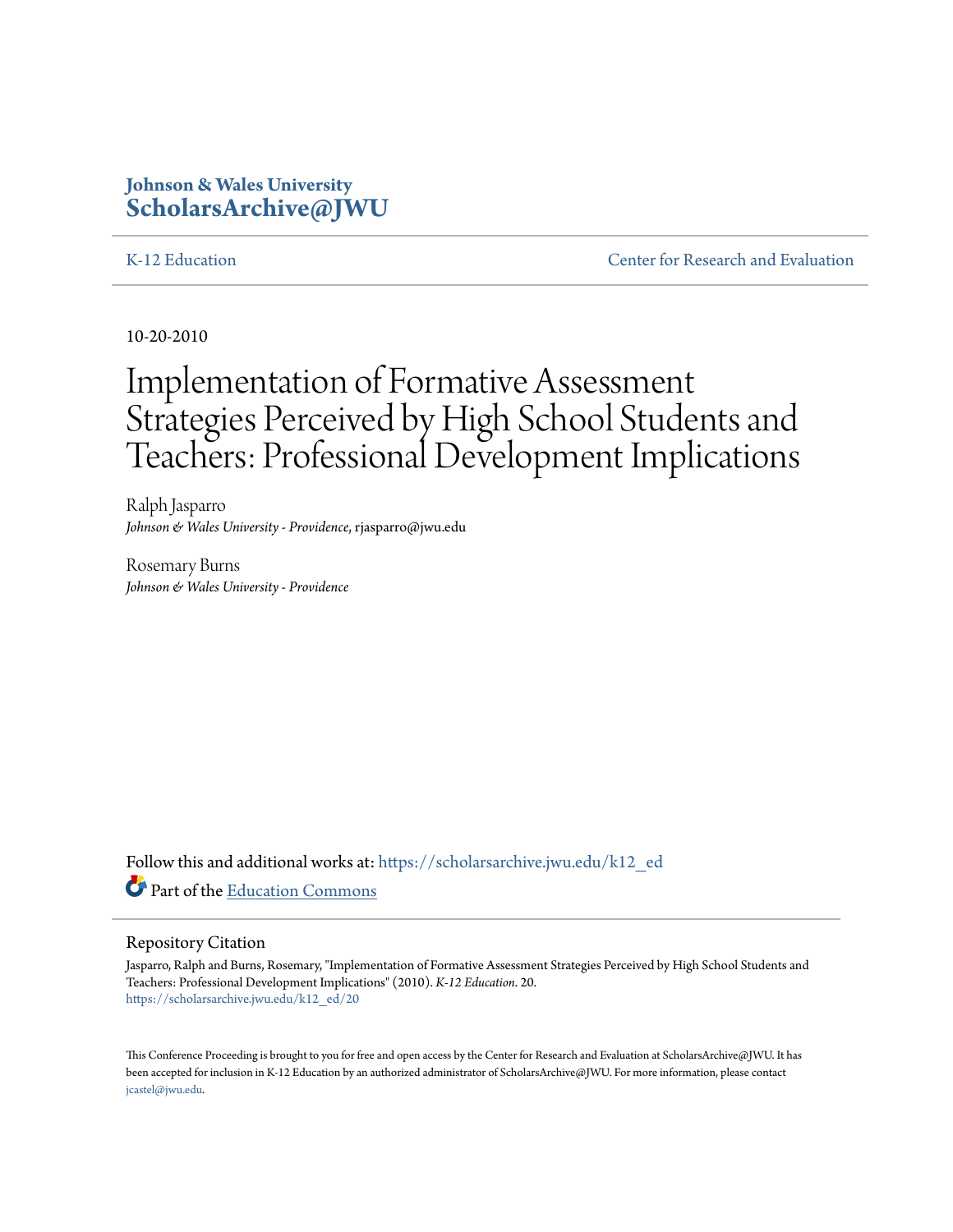**Implementation of Formative Assessment Strategies Perceived by** 

**High School Students and Teachers:** 

**Professional Development Implications**

**Ralph Jasparro Johnson & Wales University**

**Rosemary Burns Johnson & Wales University**

**\_\_\_\_\_\_\_\_\_\_\_\_\_\_\_\_\_\_\_\_\_\_\_\_ Paper presented at the 41th annual meeting of the Northeastern Educational Research Association, October 20, 2010, Rocky Hill, CT.**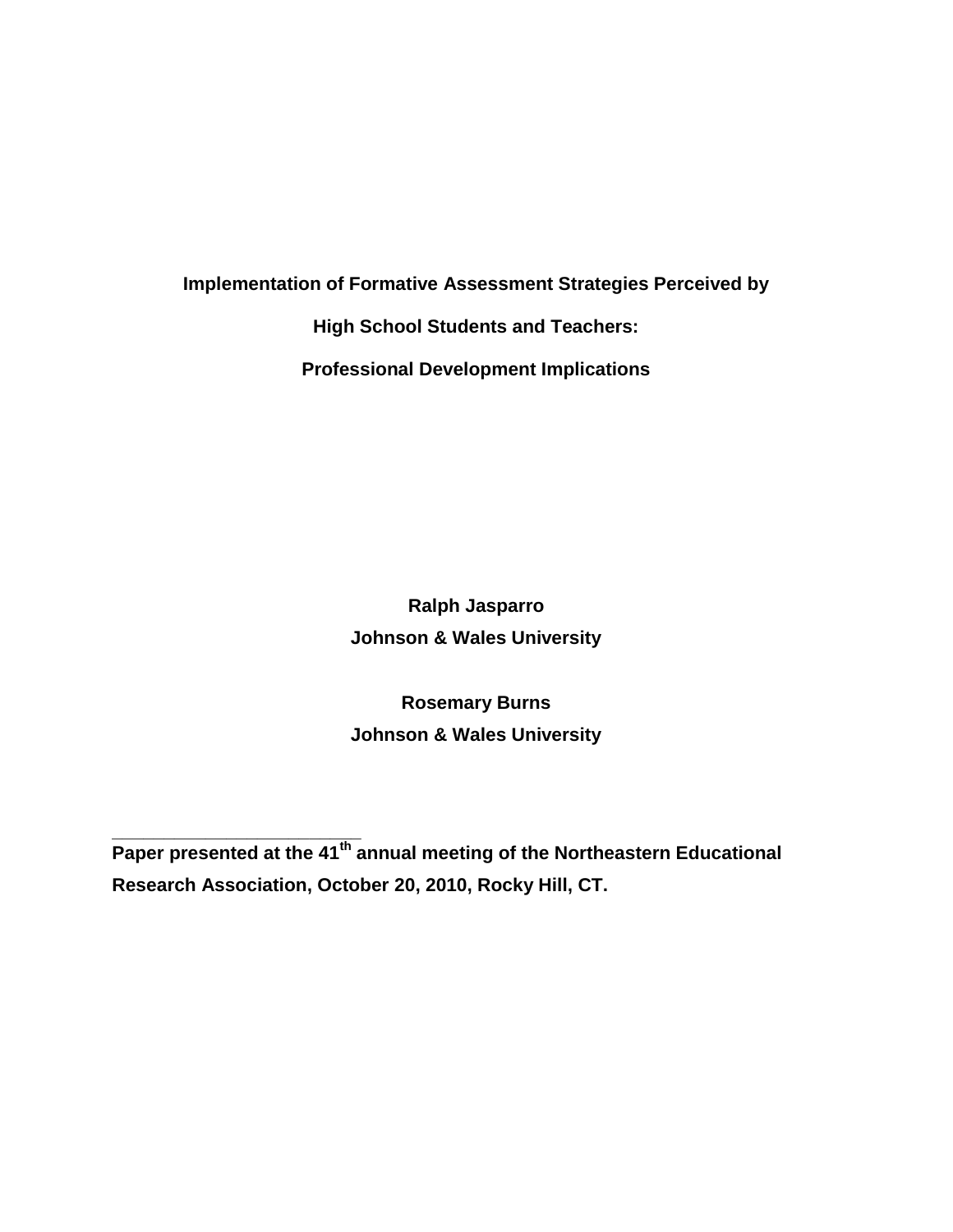### **Purpose of the Study**

 The purpose of this study was to investigate three questions relating to formative assessment. Question 1 examined the level of implementation of formative assessment strategies among high school teachers and students. Question 2 analyzed the level of agreement between teachers and students perceptions of levels of implementation of formative assessment strategies. Finally, Question 3 investigated the relationship of the disciplines teachers taught; the amount and kinds of professional development teachers had; and district urbanicity relative to teacher levels of implementation of formative assessment strategies.

### **Framework**

 Formative assessment is a systematic process to continuously gather evidence about learning for both student and teacher. The data are used by teachers to identify a student's current level of learning and to adapt lessons to help the student reach the desired learning goal. Students use formative assessment strategies to guide themselves toward independent learning (Brookhart, 2009; Guskey, 2003; Heritage, 2007). Implementing classroom assessment for learning, or formative assessment, improves student achievement (Arter, 2009; Black & Wiliam, 1998; Brookhart, 2009; Chappuis, Chappuis, & Stiggins, 2009; Heritage, 2007; Hess, 2010; Popham, 2008; Thompson & William). Recognition of the effectiveness of formative assessment comes at a time when our nation is choosing to focus and fund high-stakes summative tests as the sole instrument needed to evaluate all educational stakeholders (Bracey, 2009) and not on building teacher capacity to capitalize on the research proven effective instructional strategies of formative assessment (Elmore, 2007; Stiggins, 2002).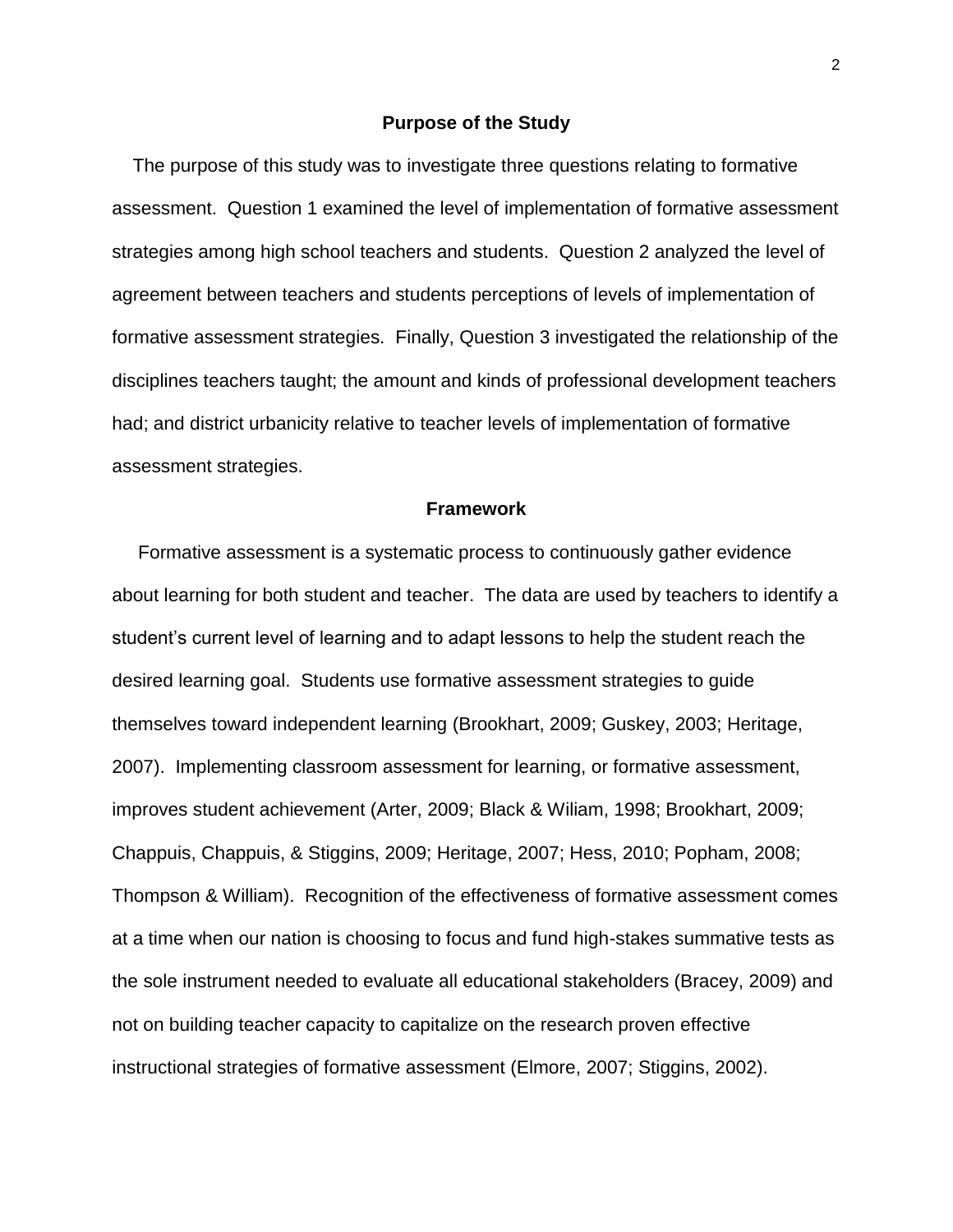The theoretical foundation for this research is embedded in social constructivism. In order to work with and support a social-constructivist model of learning and teaching, classroom assessment must change to better represent critical thinking and problem solving skills in each content area. Additionally, assessment processes must change in the way in which it is used and thought about by teachers and students (Shepard, 2000). When determining what students know and can do, a social constructivist model of assessment engages students to test what they know with their peers, during selfevaluation, and through a variety of modalities (Brooks & Brooks, 1993). Knowing that students learn in diverse ways means providing students with opportunities to express their knowledge in different and authentic ways. Therefore, a "broader range of assessment tools is needed to capture important learning goals and processes and to more directly connect assessment to ongoing instruction" (Shepard, 2000, p. 8).

### **Methodology**

### **Sample**

 A total of *N* = 129 high school students in grades 9 – 12 from an urban, suburban, and urban ring community secured parent permission and completed a questionnaire entitled *Formative Assessment Use Scale – Students.* A total of *N* = 137 teachers from each of the same schools completed the *Formative Assessment Use Scale – Teachers.*  A total of *N* = 28 students and *N* = 19 teachers were interviewed in focus groups from these same *N* = 3 schools. Students participated during non-academic advisory periods. Teachers in the urban and suburban schools completed the questionnaires with the researcher available to respond to questions after school during faculty meetings, while teachers in the urban-ring school completed them on their own time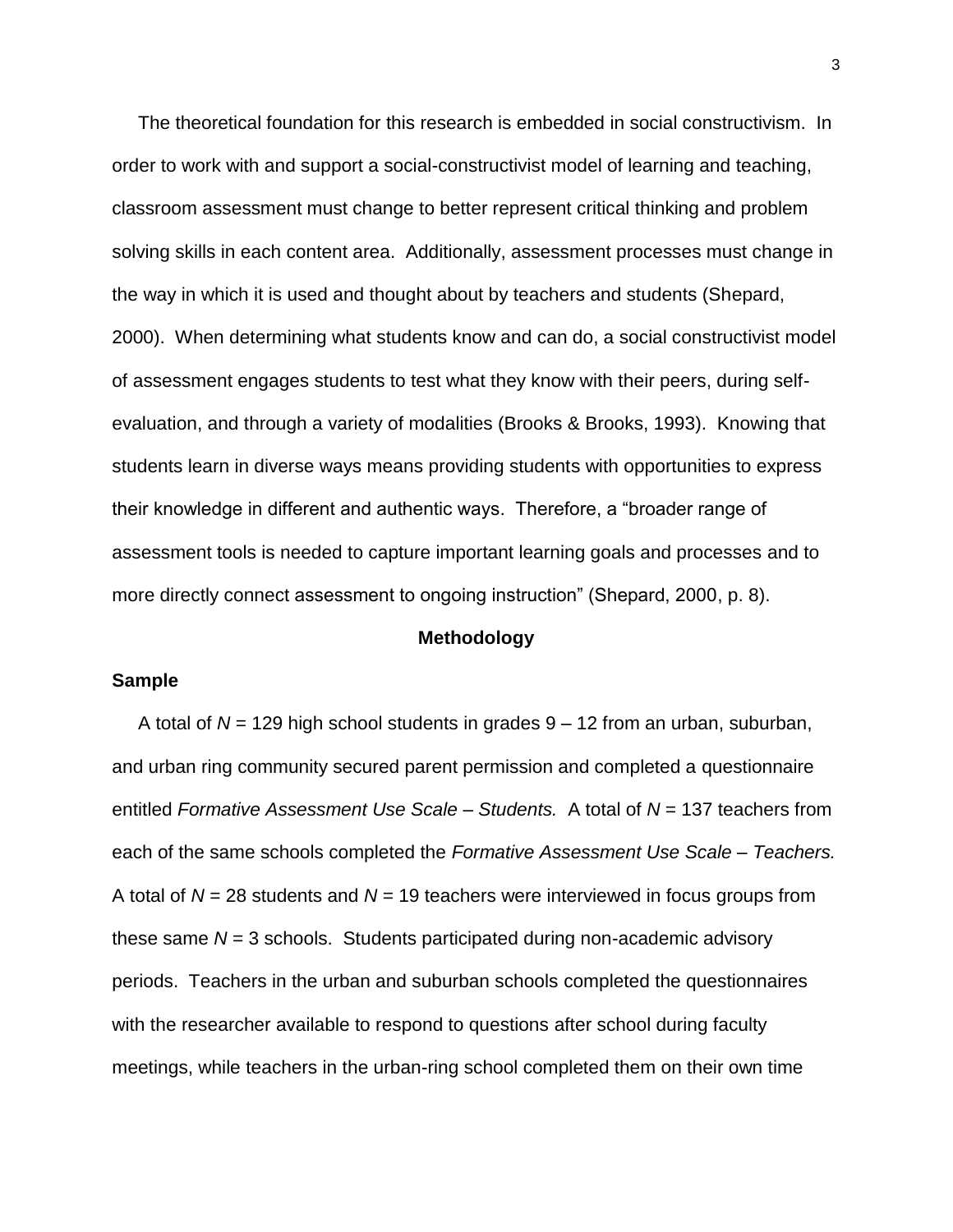with a handout of explicit directions. Interviews took place during common preparation periods during the school day.

### **Instrumentation**

 Questionnaires entitled, *Formative Assessment Use Scale – Teachers* and *Formative Assessment Use Scale – Students,* containing demographic items were employed. The survey was specifically designed for this study and developed by the researcher. The 13 quantitative items ask teachers and students to respond to the level (*almost never - 1, sometimes - 2, usually - 3, and almost always - 4*) with which they use specific research based formative assessment strategies. The teacher and student items sought the exact same information in the same order, but the wording was modified to represent the participants' perspective as teacher or student. Volunteer students (*n* = 5) and teachers (*n* = 5) piloted each survey prior to their use. The pilot survey participants provided feedback regarding their recommendations and interpretations of the questions and recommendations (Borg, et al., 2007).

 Interview guides support trustworthiness, dependability, and credibility of the qualitative data (Lincoln & Guba, 1985; Rubin & Rubin, 1995). Examples of the questions in the teacher interview guide are: *How do you know how students are progressing? What do you do with that information? What are professional development opportunities available to teachers to support these strategies?* Examples of student questions are: How do you know what is expected of you to learn? *What are the ways that you measure your progress in school?* The panel of content experts also reviewed the interview questions.

4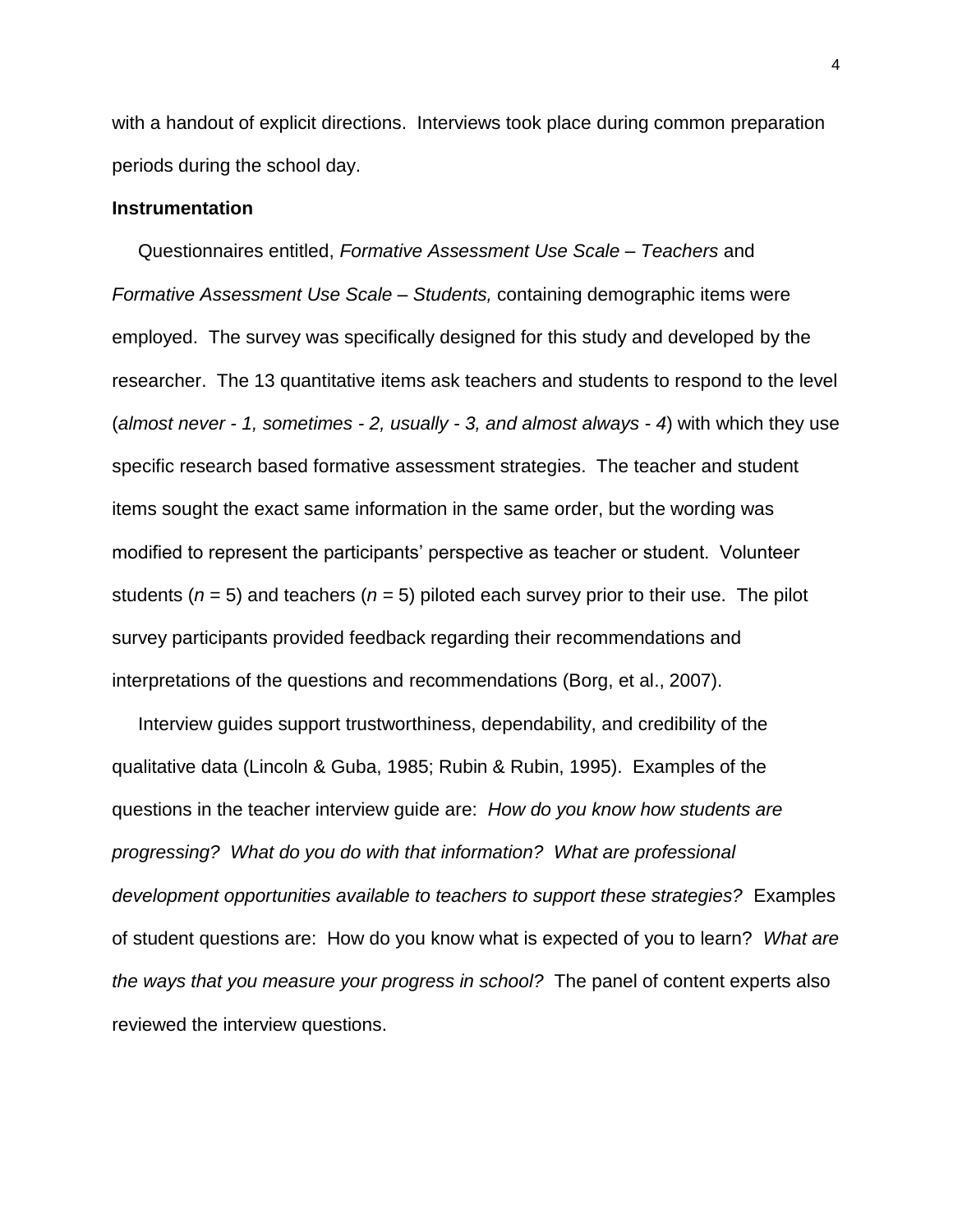**Validity and Reliability.** Content validity was supported through the literature, (Black & Wiliam, 1998a; Shepard, 2000; Thompson & Wiliam, 2008), and expert judgment concerning formative assessment strategies. The questionnaires were reviewed by a panel of *N* = 5 formative assessment experts which included Dr. Karin Hess from the National Center for the Improvement of Educational Assessment; Rick Richards, School Improvement Specialist at the RI Department of Education; Dr. Anne Seitsinger, Director of the National Center on Public Education and Social Policy, and *n* = 2 RI Association of Secondary School Principals (Creswell, 2003; Borg et al., 2007). The survey was piloted with  $n = 5$  teachers and  $n = 5$  students for understanding of the instructions, the content of the items, and the response format employed. The total teacher population was  $N = 254$ . The response rate for the teacher surveys was 137/254. The total student population selected for this study was *N* = 180 and the response rate was 129/180.

#### **Data Analysis**

 Research Question 1 was analyzed through descriptive statistics such as frequencies, percentages, means, and standard deviation. These data reflect the reported levels of implementation of formative assessment strategies by teachers and students. Cronbach's alpha reliability coefficient of at least .80 was achieved to determine internal consistency of individual responses to the set items

 Research Question 2 was analyzed utilizing t-tests at the dimension and item levels. These analyses described the differences between the levels reported by teachers and students. Using the Bonferroni adjustment, the significant level for the 13 item level comparisons were set at .001 and effect sizes were reported.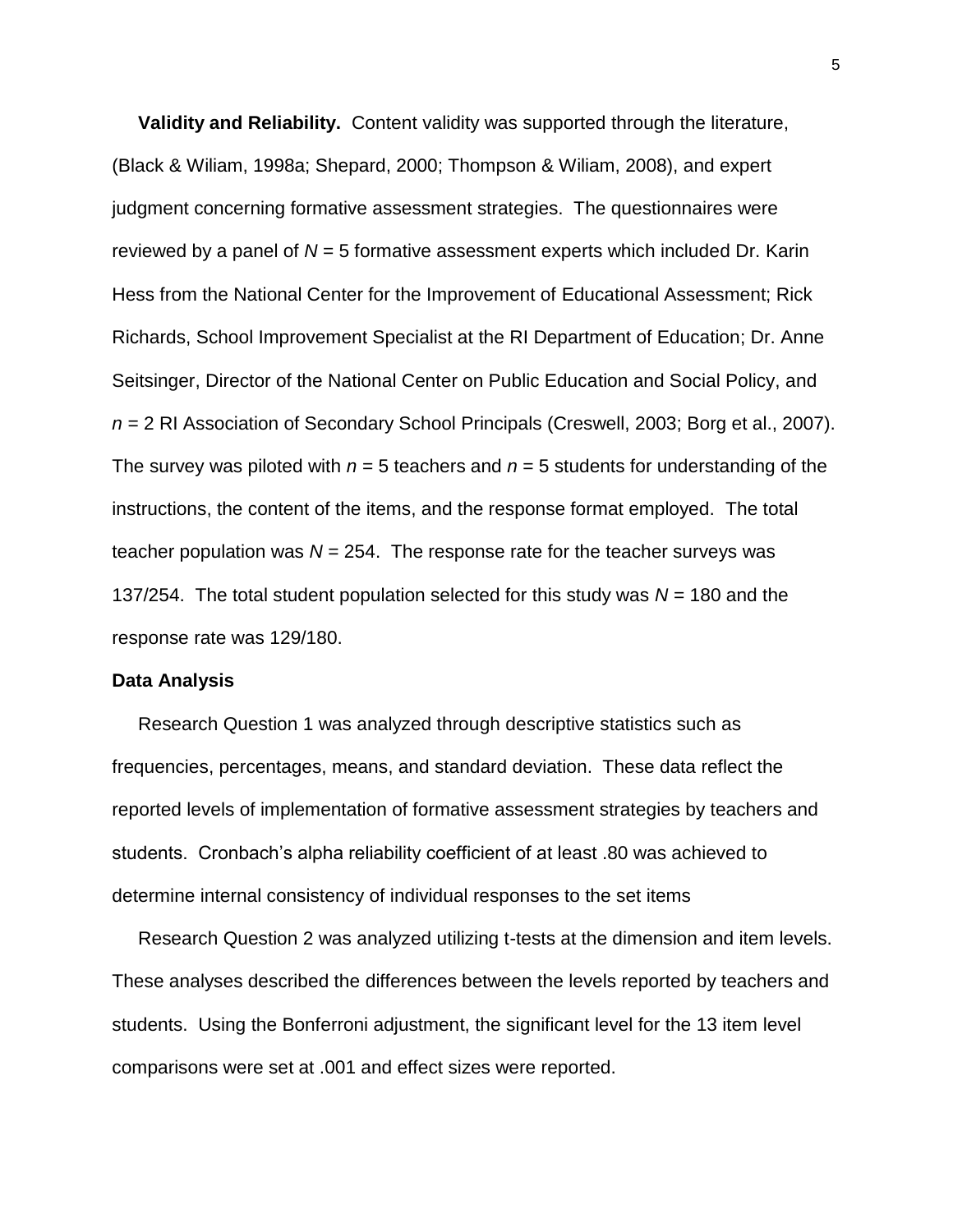Research Question 3 examined the relationship between teachers' reported levels of implementation of formative assessment strategies and the four independent variables: content discipline taught, amount and kinds of professional development, and district urbanicity. Data analysis of both dependent and independent variables generated descriptive statistics. A one-way ANOVA indicated significant differences of perceptions of implementation levels. Additionally, using a Pearson product-moment correlation found significant relationships regarding kinds and amount of professional development received relative to reported levels of implementation. Finally, a one-way ANOVA was used to examine differences among and between each district relative to their levels of implementation of formative assessment strategies.

 The qualitative data derived through interviews and the open-ended questions on the questionnaire of teachers and students were used to corroborate responses on the quantitative aspect of the questionnaire. Each data set was analyzed to discover themes through the long-table approach (Patton, 2002). An audit trail and a third party completed verification. The researcher merged the two data sets so that a complete picture was developed regarding the extent that the quantitative and qualitative data converge and confirm. The technique for merging the two data sets was through discussion, or narrative descriptions and quotes, from the qualitative data describing a statistical report (Creswell & Plano Clark, 2007).

#### **Results**

### **What Teachers Reported**

 Teachers among the three schools indicated that they include formative assessment strategies throughout the instructional period. Ranked highest in response, teachers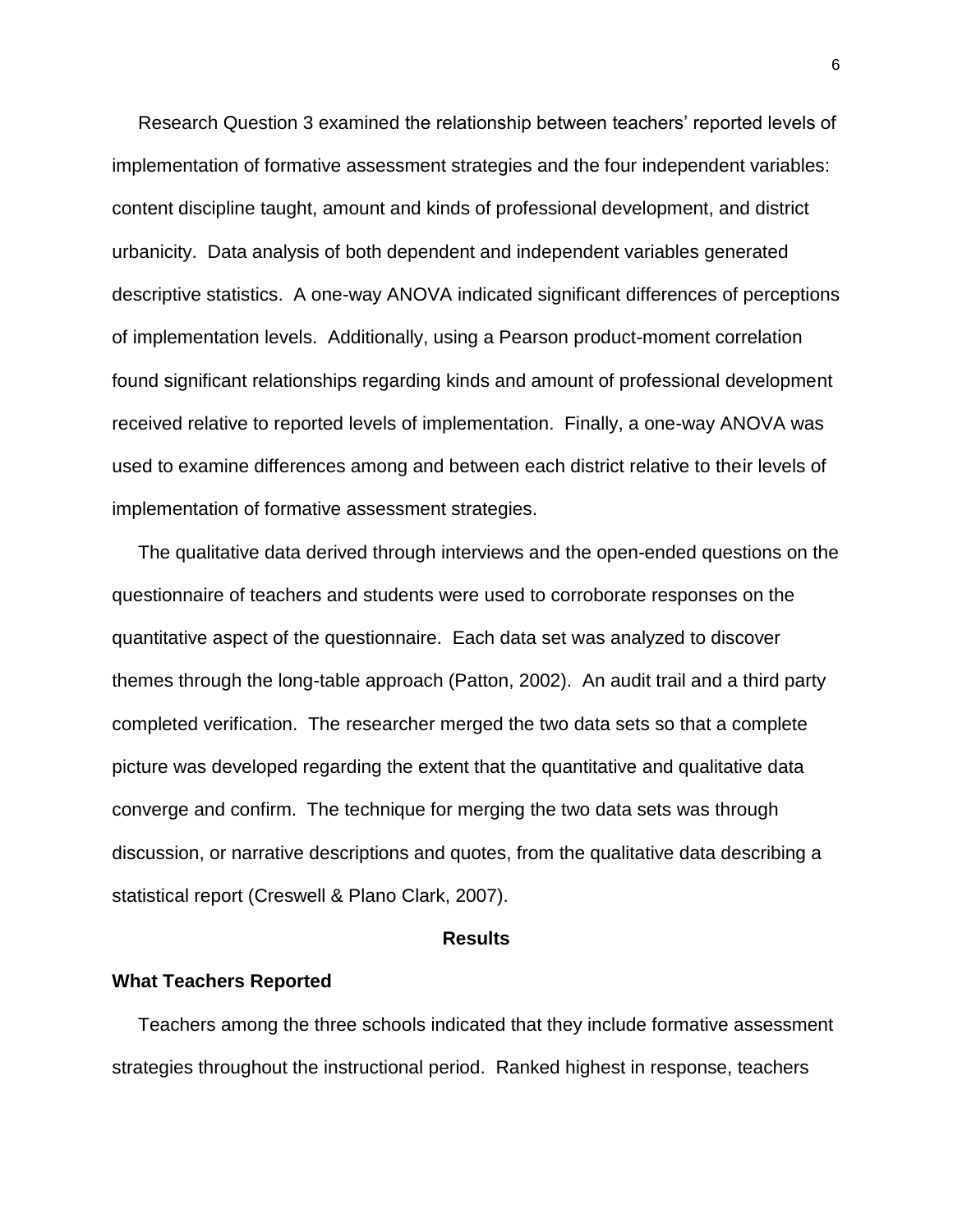stated that they plan their formative assessment ahead of time (*M* = 3.16), continually modify their instruction based on student feedback (*M* = 3.3), and engage students in activities and problem solving in the same ways they will ultimately be tested (*M* = 3.28). As questions on the survey asked teachers of their use of specific strategies, rates of implementation began to fall. Ranked within the medium rate of implementation, somewhat more than half of the teachers stated that they often use rubrics aligned to standards (*M* = 2.92) and that they schedule class time for students to revise their work (*M* = 2.91). Teachers reported low rates of implementation of providing students time for student peer assessment ( $M = 2.48$ ) and quizzing without grading ( $M = 2.19$ ). Qualitative data corroborated these findings; however, 56% of teachers stated that their preferred formative assessments were summative assessments such as common endof-course assessments.

### **What Students Reported**

 Students reported high levels of implementation of only one formative assessment strategy, their opportunities to use rubrics aligned to standards (*M* = 3.11). Following, students stated that their teachers ask them open-ended questions (*M* = 2.97) and that they are shown examples of student work assessed against rubrics aligned to standards. Far fewer students indicated that they are given time during class to revise their work (*M* = 2.33) or that teachers change their instructional approach when they do not do well on quizzes (*M* = 2.03). Qualitative data corroborated these findings. Additionally, when students were asked how they best recognized their own progress in learning, 80% of respondents based it on their grades. Deeper inquiry during student interviews found that students perceive that their grades are a number that represents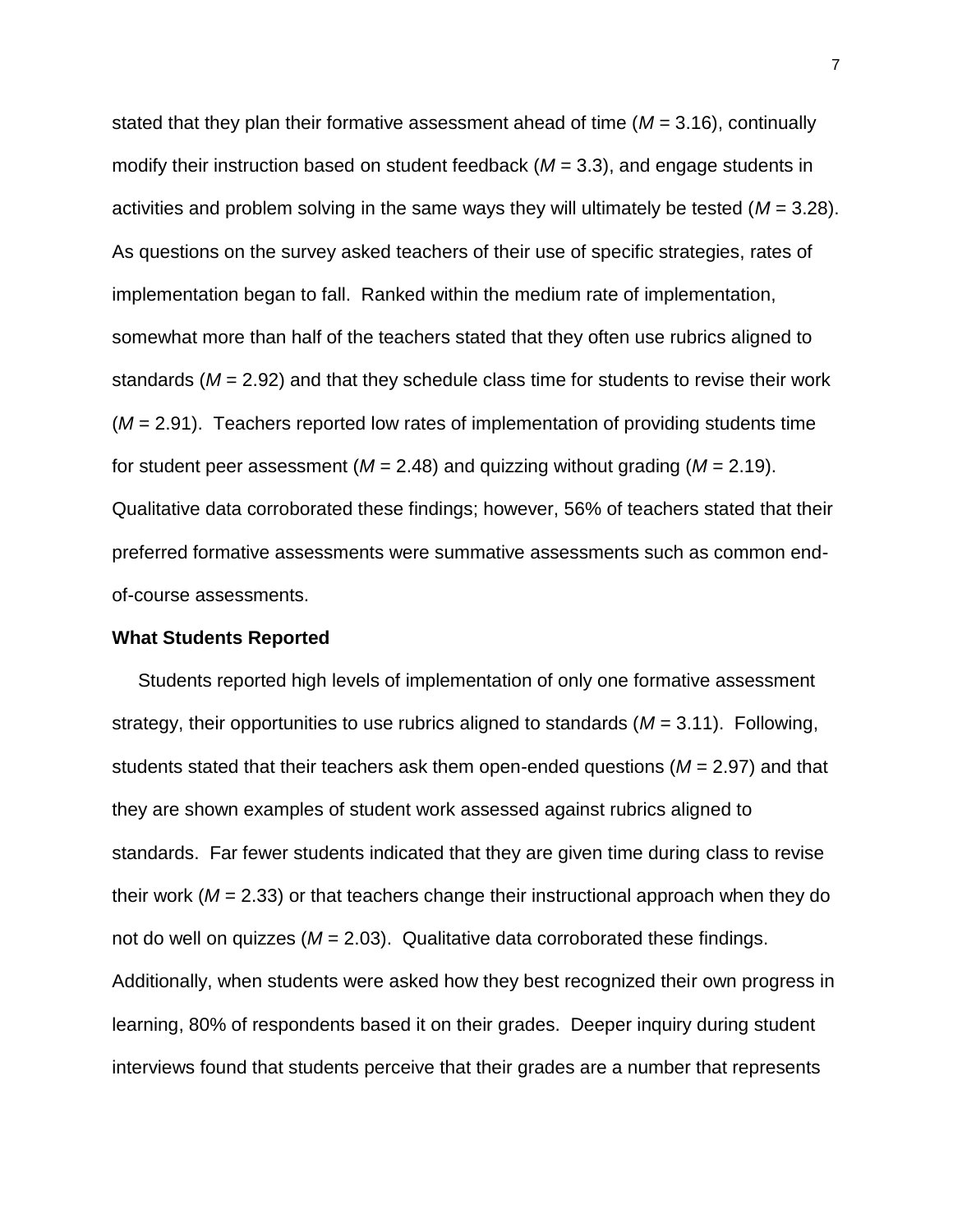many forms of differently weighted data, depending on which teacher and/or department who is grading. Interestingly though, 58%, stated that they believe teachers consider their overall knowledge, not just their grades, when determining how students are learning. *I believe teachers don't go by grades, but understanding if I get what they are asking, I am doing something correctly,* stated a student from the urban-ring school.

### **Similarities and Differences between Student and Teacher Perceptions**

 Research Question 2 examined if the levels of reported implementation of formative assessment strategies were similar for teachers and students. Table 1 presents item means, standard deviations, and *t* test data, for questions that probe whether there is agreement between students and teachers on the perceived levels of implementation of formative assessment strategies used in the classroom. There were six areas of significant disagreement between students and teachers.

 The greatest area of disagreement came in response to questions regarding teacher modification of instruction. Teachers ranked these items the highest while students ranked these toward the bottom. Item 11, *Teachers change the way they teach me when I do not do well on a quiz or test*, students reported a very low *sometimes* (*M* = 2.03) with a wide deviation, (*SD* = .94). Teachers' response to item 11, *I modify my instructional strategy when a student does not do well on a quiz or assessment,* was significantly higher (*M* = 3.07, *SD* = .83). The researcher calculated an effect size of (*d* = 1.18) with respect to the difference of perceptions in the student and teacher mean scores (Cohen, 1988). Based on the guidelines provided by Cohen, an effect size of (*d* = 1.18) would be considered in the large range. The second question about teacher modification of instruction when students do not appear to comprehend concepts, the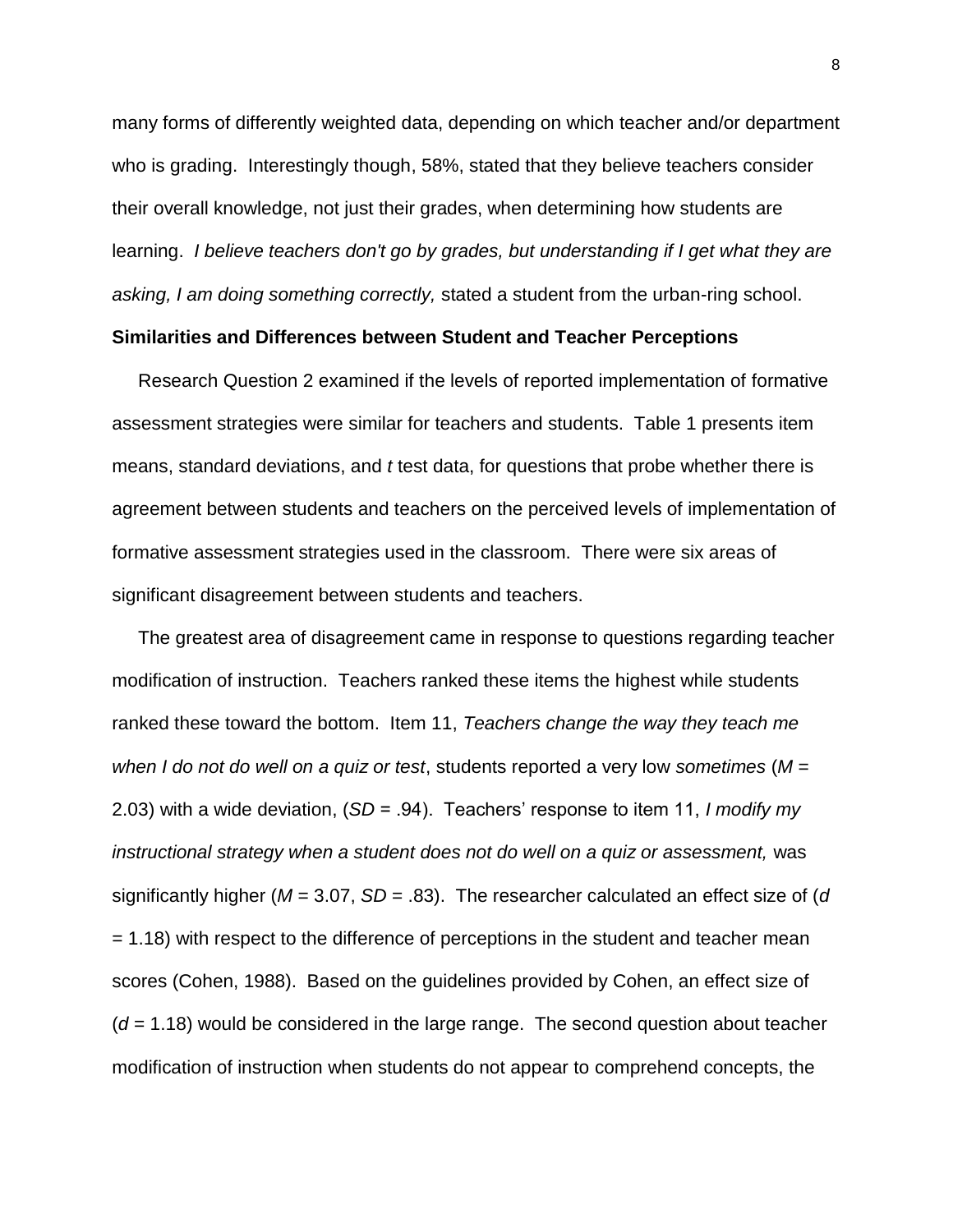*Means and Standard Deviations for Responses to Questions Pertaining to the Implementation of Formative Assessment Strategies from Both Groups of Participants: Students and Teachers (N = 266)*

|                                                                                     |      | <b>Students</b><br>$(n = 129)$ |      | <b>Teachers</b><br>$(n = 137)$ |          |                  |      |
|-------------------------------------------------------------------------------------|------|--------------------------------|------|--------------------------------|----------|------------------|------|
| To what level do you agree that each strategy is used? <sup>a</sup>                 | M    | <b>SD</b>                      | M    | <b>SD</b>                      | t        | $\boldsymbol{p}$ | d    |
| 1. Rubrics are used to assess student work                                          | 3.11 | .87                            | 2.92 | .80                            | 1.85     | .07              |      |
| 2. Rubrics are distributed at the beginning of units                                | 2.84 | .86                            | 2.51 | .91                            | 3.07     | $.002*$          | .37  |
| Exemplar student work is available and discussed<br>3.                              | 2.65 | .87                            | 2.50 | .92                            | 1.39     | .17              |      |
| 4. Open-ended questions guide next steps for instruction                            | 2.97 | .73                            | 3.04 | .80                            | $-72$    | .47              |      |
| Written and oral feedback address standards<br>5.                                   | 2.90 | .83                            | 2.66 | .81                            | 2.34     | .02              |      |
| Students self-assess and get feedback prior to grading<br>6.                        | 2.68 | .85                            | 2.74 | .93                            | $-.50$   | .61              |      |
| Students peer-assess and get feedback prior to grading<br>7.                        | 2.56 | .85                            | 2.48 | .85                            | .73      | .46              |      |
| Students practice with like-problems prior to testing<br>8.                         | 2.95 | .76                            | 3.28 | .81                            | $-3.40$  | $.001*$          | .42  |
| Students are quizzed without grading<br>9.                                          | 1.85 | .87                            | 2.19 | .91                            | $-3.09$  | $.002*$          | .38  |
| 10. Homework is used for purposes other than grading                                | 2.54 | 1.02                           | 2.86 | .91                            | $-2.69$  | .008             |      |
| 11. Instructional strategies are modified post grading                              | 2.03 | .94                            | 3.07 | .83                            | $-9.364$ | $.001*$          | 1.18 |
| 12. Instructional strategies are modified when students do not appear to understand | 2.52 | .87                            | 3.52 | .69                            | $-10.46$ | $.001*$          | 1.28 |
| 13. Class time is scheduled for student feedback and revision                       | 2.33 | .92                            | 2.91 | .88                            | $-5.17$  | $.001*$          | .64  |

\* Using the Bonferroni adjustment required significance at the p < .004 level. <sup>a</sup> The response scale was as follows: 1= *almost never*;

2 = *sometimes*; 3 = *usually;* 4 = *almost always. Note*. Effect size guidelines indicate .20 = small; .50 = medium; .80 = large.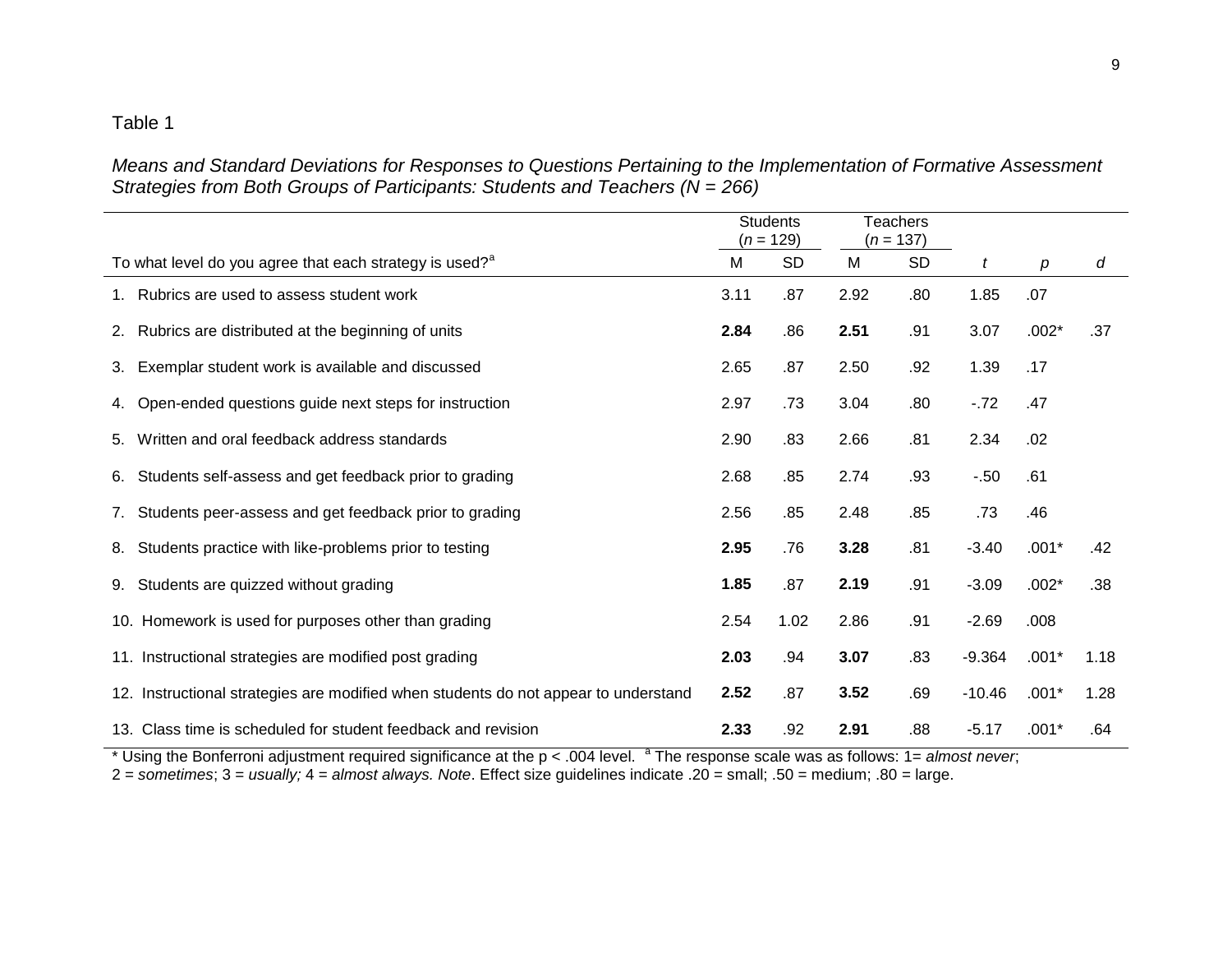mean score for this question was significantly lower ( $p = .001$ ) for students ( $M = 2.52$ , *SD* = .87) than for teachers ( $M = 3.52$ , *SD* = .69). The calculated effect size of ( $d =$ 1.28) is also considered in the large range (Cohen, 1998). Students perceive that they are provided less time to get feedback and revise their work (*M* = 2.33, *SD* = .92) than their teachers ( $M = 2.91$ ,  $SD = .88$ ). The calculated effect size is considered in a medium/large range at (*d* = .64). When considering opportunities to engage in and get feedback on the kinds of problems that will be on tests, students reports significantly less chances (*M* = 2.95, *SD* = .76), than do teachers (*M* = 3.28, *SD* = .81). The effect size is considered in the small to medium range (*d* = .42) (Cohen, 1988).

 While students and teachers agree that rubrics are used to assess, they do not agree upon when those rubrics are distributed. Students report that they are passed out at the beginning of the unit more so  $(M = 2.84, SD = .86)$  than do their teachers  $(M =$ 2.51,  $SD = .91$ ). The effect size is small to medium at  $(d = .37)$ . Finally, in regards to students being quizzed on their knowledge without grades being recorded, students state that they believe they are being graded more so  $(M = 1.85, SD = .87)$  than their teachers do (*M* = 2.19, *SD*, = .91). The effect size calculated in this instance is also small to medium at  $(d = .38)$ .

 Table 2 illustrates the ranking in decreasing order of students and teachers perceptions of the level of implementation of formative assessment strategies in all three schools. An important finding in this part of the survey was the recognition of how differently students and teachers perceive the overall implementation of formative assessment in their schools.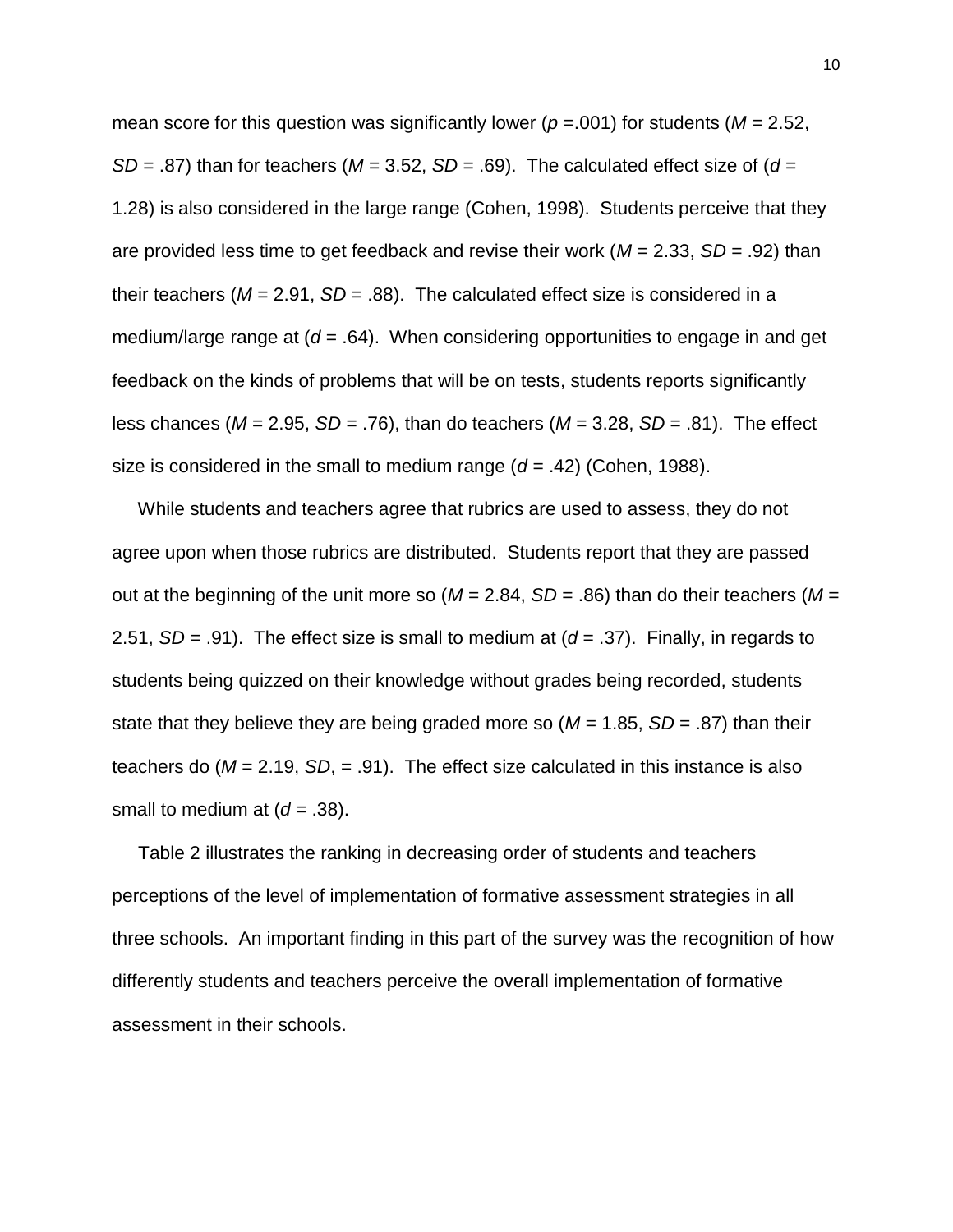## *Student and Teacher Rankings of the Level of Implementation of Formative Assessment Strategies*

|    | Items on Questionnaire in the Order Asked                                                                                                                                           | <b>Student</b><br>Ranking | Teacher<br>Ranking |
|----|-------------------------------------------------------------------------------------------------------------------------------------------------------------------------------------|---------------------------|--------------------|
| a. | Rubrics are used and aligned explicitly to the RI Grade Span Expectations and/or national content standards                                                                         |                           | 5                  |
| b. | Students have rubrics aligned to GSEs and/or national content standards at the beginning of each unit                                                                               | 5                         | 10                 |
| c. | Students are given examples of annotated student work and time to discuss and understand how it is scored<br>against a rubric aligned to the GSEs and/or national content standards | 6                         | 11                 |
| d. | Students participate in planned activities that include the asking of open-ended questions that help students<br>uncover what they know and need to learn.                          | $\overline{2}$            | 4                  |
| е. | Students are given written or oral feedback about their work explicitly addresses how they did or did not meet the<br>GSEs and/or national content standards.                       | 4                         | 9                  |
| f. | Students have opportunities to assess their own work and get feedback prior to handing it in for a final grade.                                                                     | $\overline{7}$            | 8                  |
| g. | Students have opportunities to work with peers to assess their work and get feedback prior to receiving a final grade                                                               | 8                         | 12                 |
| h. | Units of study include opportunities for students to engage in and get feedback on the kinds of problems that will be<br>on their tests or exams.                                   | 3                         | $\overline{2}$     |
| i. | Quizzes assess students on their knowledge without grades being recorded.                                                                                                           | 13                        | 13                 |
|    | Homework is used for purposes other than grading.                                                                                                                                   | 9                         | $\overline{7}$     |
| k. | Teachers modify their instructional strategies when a student does not do well on a quiz or assessment.                                                                             | 12                        | 3                  |
| L. | Teachers modify their instructional strategies on the spot/while teaching when a student or group of<br>students does not seem to understand.                                       | 10                        | 1                  |
| m. | Teachers schedule class time for students to revise their work and provide ongoing feedback to them during that<br>process.                                                         | 11                        | 6                  |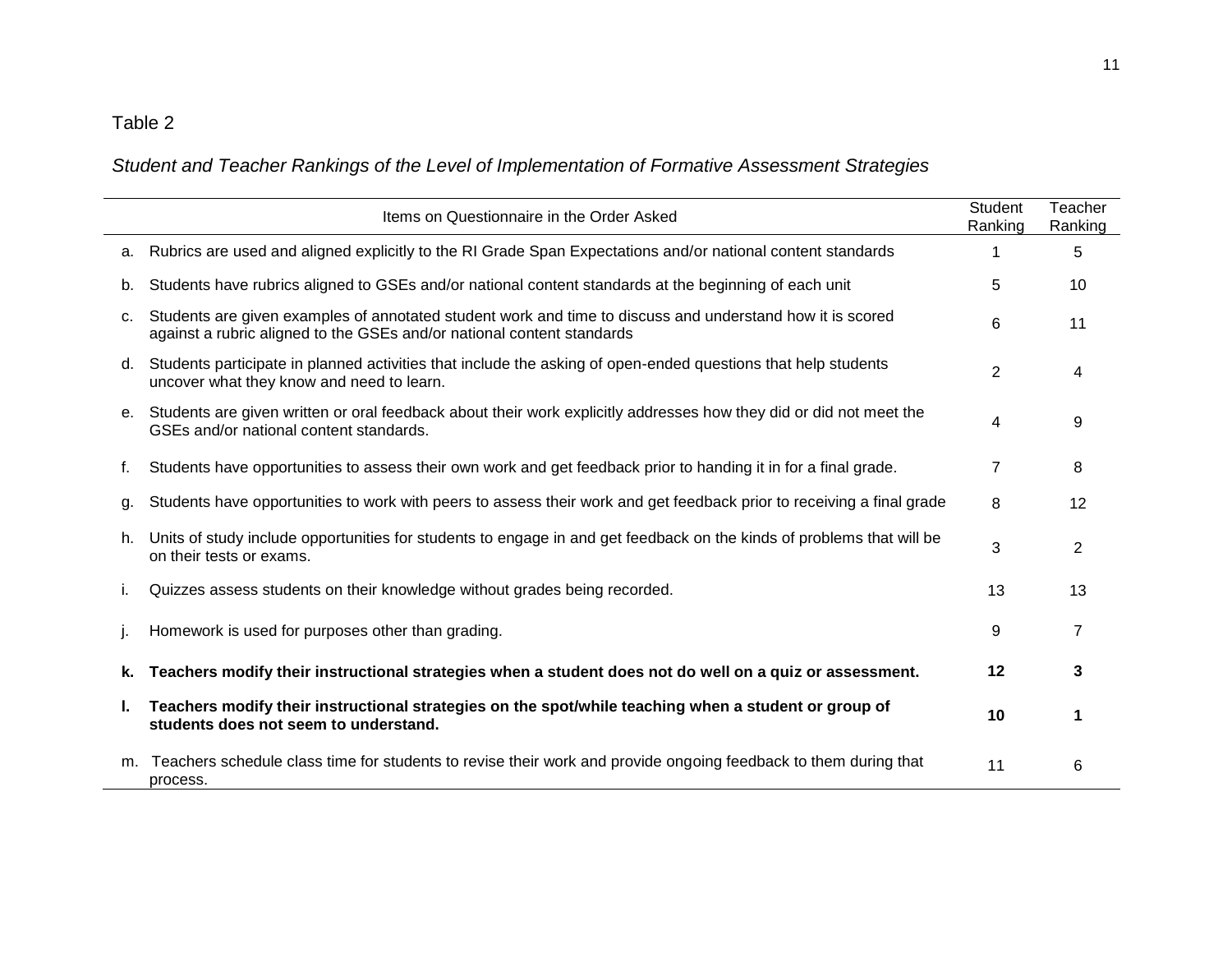### **Differences and Similarities Among and Between the Schools**

 Table 3 demonstrates the examination of the aggregated *N* = 3 school data that revealed significant differences in six items, and when disaggregated by school, significant differences were found in only three items at the urban and urban-ring schools and in four items at the suburban school. Of the items measured significantly different by all three schools individually, only items 11 and 12 were common. Both of these pertain to formative assessment strategies used by teachers that call for the modification of instructional practices.

Table 3

### *Differences and Similarities Among and Between the Schools in Regards to Student and Teacher Agreement of Levels of Implementation*

| Items Demonstrating Significant Differences                                            | All<br>Schools | Urban | Suburban | Urban-<br>Ring |
|----------------------------------------------------------------------------------------|----------------|-------|----------|----------------|
| 2. Rubrics are distributed at the beginning of units                                   | X              |       |          |                |
| 8. Students practice with like-problems prior to testing                               | X              |       |          |                |
| Students are quizzed without grading<br>9.                                             | X              |       |          |                |
| 10. Homework is used for purposes other than grading                                   | X              |       | X        | X              |
| 11. Instructional strategies are modified post grading                                 | X              | X     | X        | X              |
| 12. Instructional strategies are modified when students do<br>not appear to understand | X              | X     | X        | X              |
| 13. Class time is scheduled for student feedback and<br>revision                       | X              | X     | X        |                |

*Note.* Results are derived from a series of *t*-tests among all students and all teachers participants  $(N = 266)$ ; urban students and teachers  $(n = 94)$ ; suburban students and teachers  $(n = 98)$ ; and urban-ring students and teachers (*n* = 74).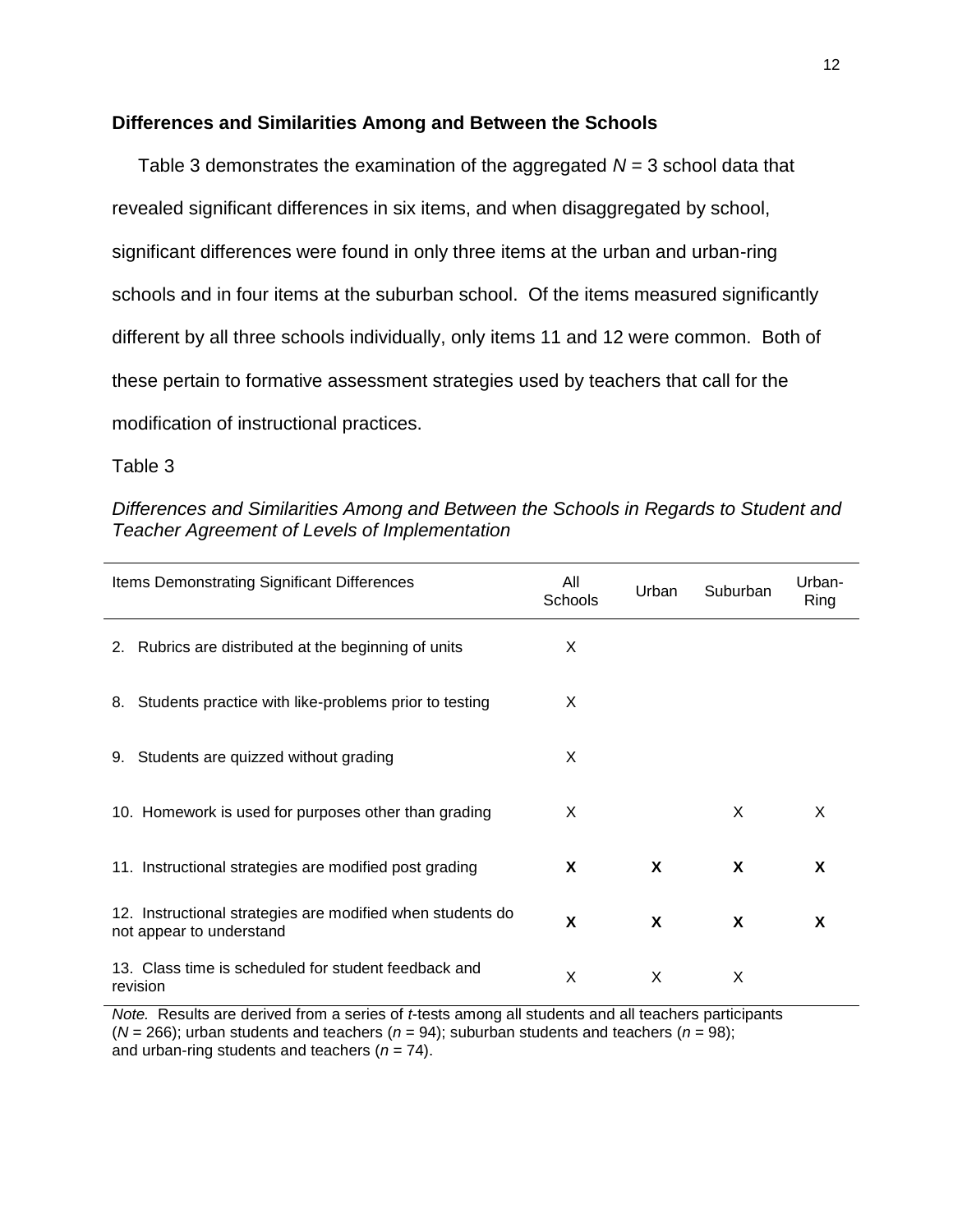#### **Relationship of Discipline Taught to Levels of Implementation**

Teacher demographics by discipline indicate the following number and total percentages: arts (*n* = 11, 8%), English, (*n* = 22, 16%), mathematics (*n* = 21, 16%), science (*n* = 19, 14%), social studies (*n* = 14, 10%), World Language (*n* = 14, 10%), special education (*n* = 19, 15%), and *other* (*n* = 14, 10%). Included in the classification of *other* are health and physical education, business, and technology educators.

 Table 4 presents the means and standard deviations for the first of two formative assessment strategies indicated in the ANOVA associated with significant differences.

 Table 4 shows that a significant difference between the means at the *p* < .001 level was found concerning the statement: *My students have opportunities to assess their own work and get feedback prior to handing it in for a final grade.* The mean for World Language teachers (*M* = 3.29) was greater than that of the teachers classified as *other* (*M* = 2.00). The mean for special education teachers (*M* = 3.26) was also significantly higher than for teachers classified as *other* (*M* = 2.00). Therefore, it appears that there is a level of agreement among the World Language and special education teachers about their providing students the opportunities to self-assess and revise their work before final grading, while teachers classified as *other* more often disagree with the assumption.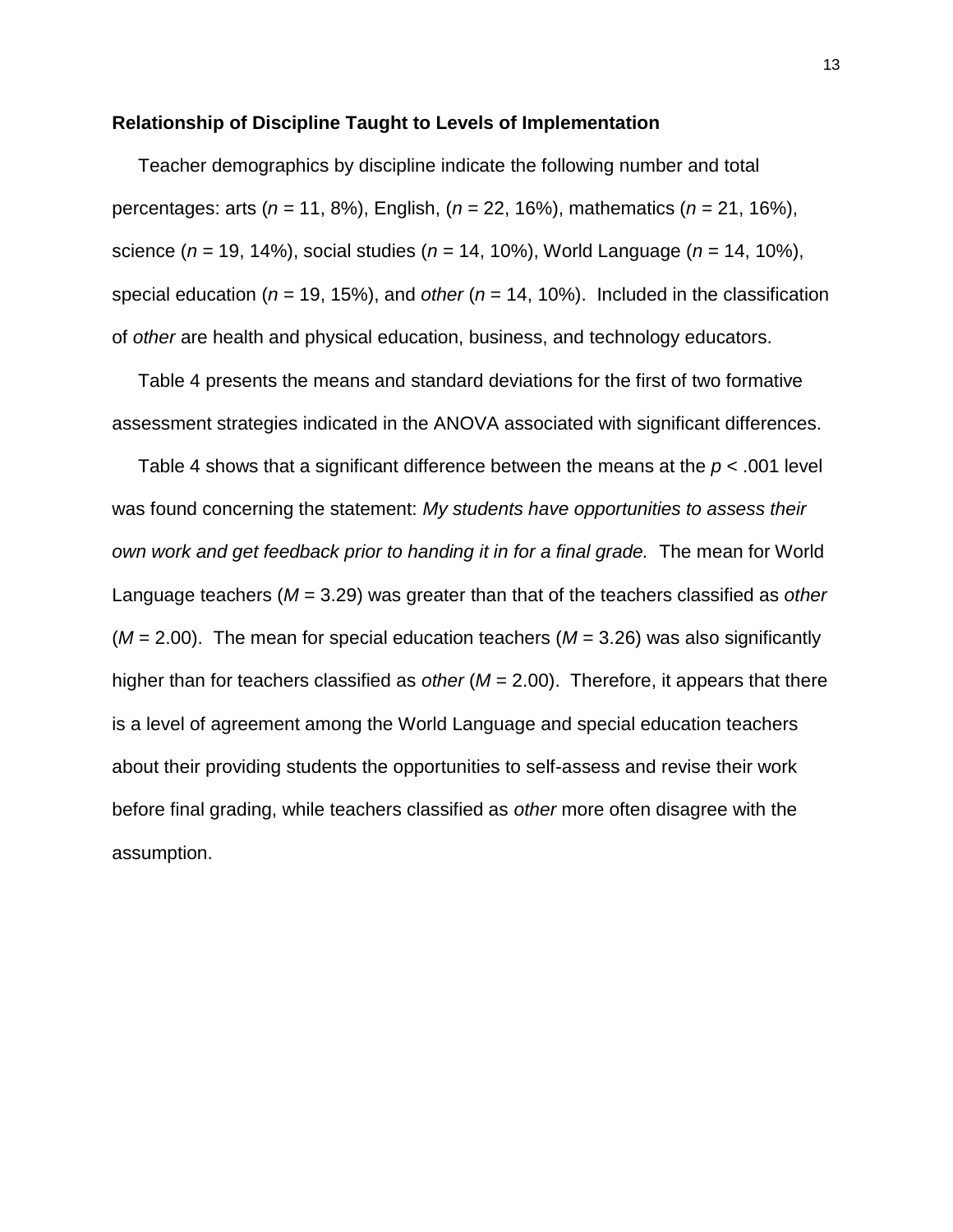*ANOVA Summary for Implementation of Formative Assessment Strategies by Discipline Taught: Student Self-Assessment*

| <b>Formative Assessment Strategy</b><br>where Students have<br>opportunities to: | Arts<br>$(n = 11)$    |           | English<br>$(n = 22)$ |           | Math<br>$(n = 21)$ |           | Science<br>$(n = 19)$ |           |   |   |          | Summary of<br>Significant |
|----------------------------------------------------------------------------------|-----------------------|-----------|-----------------------|-----------|--------------------|-----------|-----------------------|-----------|---|---|----------|---------------------------|
|                                                                                  | M                     | <b>SD</b> | <b>SD</b><br>Μ<br>M   |           |                    | <b>SD</b> | М                     | SD        | F | р | $\eta^2$ | <b>Differences</b>        |
| Self-assess their work and get<br>feedback prior to grading                      | 3.27                  | .65       | 2.55                  | .89       | 2.38               | .89       | 2.68                  | .89       |   |   |          |                           |
| <b>Formative Assessment Strategy</b>                                             | Soc<br><b>Studies</b> |           | Language              |           | SpEd               |           | Other                 |           |   |   |          |                           |
| where Students have                                                              | $(n = 14)$            |           | $(n = 14)$            |           | $(n = 19)$         |           | $(n = 14)$            |           |   |   |          |                           |
| opportunities to:                                                                | M                     | <b>SD</b> | М                     | <b>SD</b> | M                  | <b>SD</b> | М                     | <b>SD</b> |   |   |          |                           |

*Note.* The response scale was as follows: 1= *almost never*; 2 = *sometimes*; 3 = *usually*; 4 *= almost always.*

\* Effect size guidelines indicate  $.01$  = small;  $.09$  = medium;  $.14$  = large.

Table 5 indicates a significant difference at the *p* < .001 level was determined regarding the item that asked teachers to consider: *I schedule class time for students to revise their work and provide ongoing feedback to them during that process.* While arts teachers measure (*M* = 3.73), compared to science teachers (*M* = 2.47) and social studies teachers at (*M* = 3.07). Teachers classified as *other* measured (*M* = 2.50). This is indicative of arts educators in greater agreement of the statement.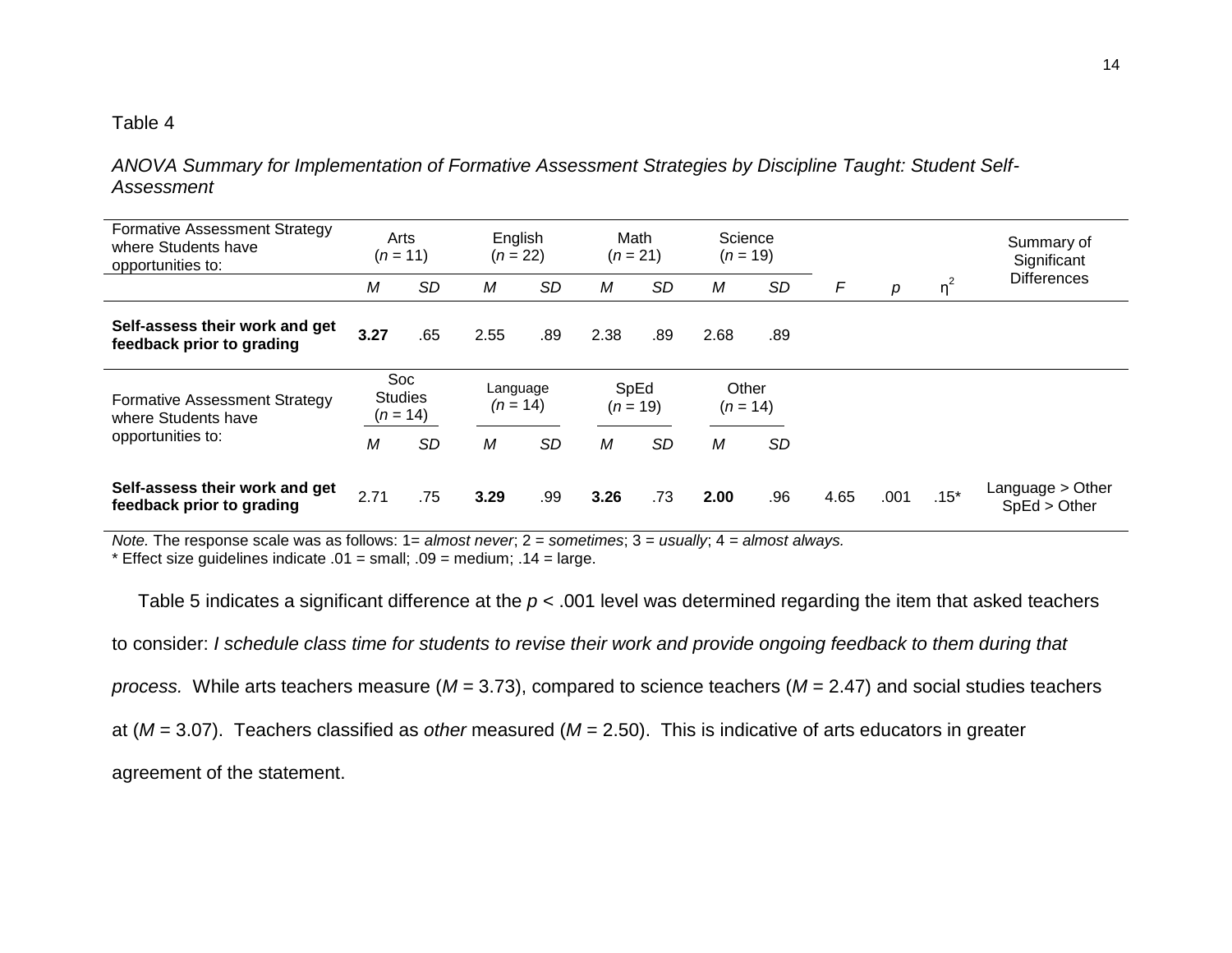*ANOVA Summary for Implementation of Formative Assessment Strategies by Discipline Taught: Scheduling Time for Revision*

| <b>Formative Assessment Strategy</b><br>where Students have opportunities<br>to: |      | Arts<br>$(n = 11)$                  | English<br>$(n = 22)$  |           | Math<br>$(n = 21)$ |           | Science<br>$(n = 19)$ |           |      |      |          | Summary of<br>Significant      |
|----------------------------------------------------------------------------------|------|-------------------------------------|------------------------|-----------|--------------------|-----------|-----------------------|-----------|------|------|----------|--------------------------------|
|                                                                                  | M    | <b>SD</b>                           | М                      | SD        | M                  | <b>SD</b> | М                     | <b>SD</b> | F    | р    | $\eta^2$ | <b>Differences</b>             |
| Use scheduled class time to<br>revise work and get teacher<br>feedback           | 3.73 | .65                                 | 3.18                   | .80       | 2.81               | .75       | 2.47                  | .84       |      |      |          | Arts > Science                 |
| <b>Formative Assessment Strategy</b><br>where Students have<br>opportunities to: |      | Soc<br><b>Studies</b><br>$(n = 14)$ | Language<br>$(n = 14)$ |           | SpEd<br>$(n = 19)$ |           | Other<br>$(n = 14)$   |           |      |      |          |                                |
|                                                                                  | M    | <b>SD</b>                           | М                      | <b>SD</b> | M                  | SD        | М                     | <b>SD</b> |      |      |          |                                |
| Use scheduled class time to<br>revise work and get teacher<br>feedback           | 2.36 | .75                                 | 3.07                   | .92       | 3.37               | .68       | 2.50                  | .94       | 4.65 | .001 | $.16*$   | Arts > Other<br>Social Studies |

*Note.* The response scale was as follows: 1= *almost never*; 2 = *sometimes*; 3 = *usually*; 4 *= almost always.*

\* Effect size guidelines indicate  $.01$  = small;  $.09$  = medium;  $.14$  = large.

### **Teacher Implementation and Professional Development**

Table 6 shows significant relationships were found between assessing student work with rubrics (L1) and receiving

professional development in developing rubrics, (r = .20, r<sup>2</sup> = .17, *p* <.05, Effect Size = Medium/Large). These items had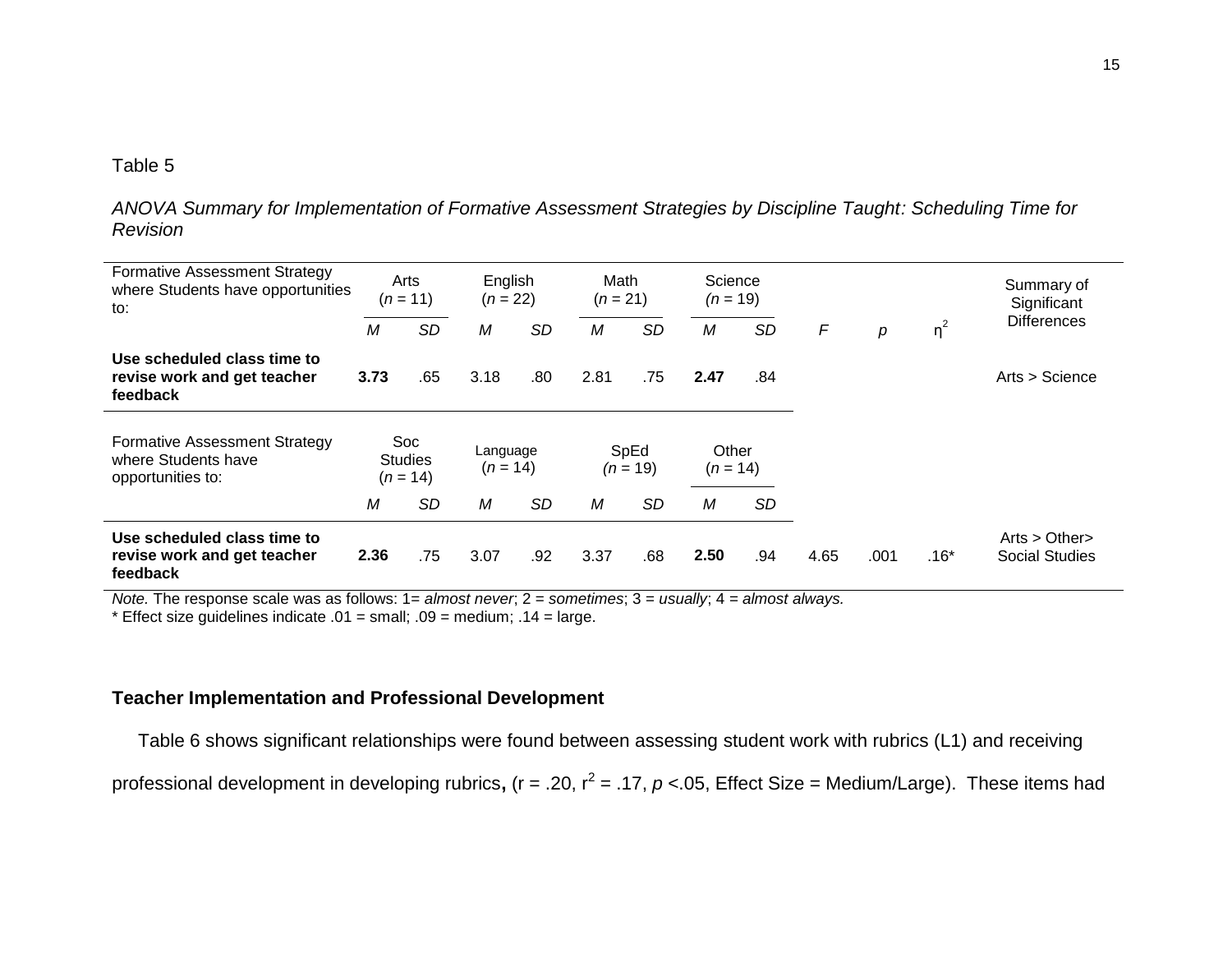*Correlation of Level of Implementation of Formative Assessment Strategies to the Kinds and Amounts of Professional Development Reported by Teachers in the Urban, Suburban, and Urban-Ring High Schools*

| <b>Types Professional</b><br>Development                                                                                                                                                                                                                                                                                                                                                                          | L1               | L2               | L <sub>3</sub>     | L4                                                                                                                                                                                                                                                                                                                                                                                                                                                                                                                                                                                                                                                                                                                                      | L <sub>5</sub>   | L <sub>6</sub>   | L7     | L <sub>8</sub> | L <sub>9</sub> | L10    | L11              | L12              | L13    |
|-------------------------------------------------------------------------------------------------------------------------------------------------------------------------------------------------------------------------------------------------------------------------------------------------------------------------------------------------------------------------------------------------------------------|------------------|------------------|--------------------|-----------------------------------------------------------------------------------------------------------------------------------------------------------------------------------------------------------------------------------------------------------------------------------------------------------------------------------------------------------------------------------------------------------------------------------------------------------------------------------------------------------------------------------------------------------------------------------------------------------------------------------------------------------------------------------------------------------------------------------------|------------------|------------------|--------|----------------|----------------|--------|------------------|------------------|--------|
| Rubric                                                                                                                                                                                                                                                                                                                                                                                                            | .20 <sup>a</sup> | .21 <sup>b</sup> | .16                | .13                                                                                                                                                                                                                                                                                                                                                                                                                                                                                                                                                                                                                                                                                                                                     | .20 <sup>c</sup> | .05              | .11    | .11            | .02            | $-.02$ | .16              | $-.07$           | .09    |
| Feedback                                                                                                                                                                                                                                                                                                                                                                                                          | .17              | .23 <sup>d</sup> | .18                | .18 <sup>e</sup>                                                                                                                                                                                                                                                                                                                                                                                                                                                                                                                                                                                                                                                                                                                        | .25 <sup>f</sup> | .22 <sup>9</sup> | .08    | $-.02$         | .15            | .04    | .19 <sup>h</sup> | .09              | .14    |
| Questioning                                                                                                                                                                                                                                                                                                                                                                                                       | .03              | $-.02$           | $.22^{\mathsf{i}}$ | .03                                                                                                                                                                                                                                                                                                                                                                                                                                                                                                                                                                                                                                                                                                                                     | $-.06$           | .03              | .13    | .08            | $-.01$         | .10    | .07              | .01              | $-.01$ |
| Assessment                                                                                                                                                                                                                                                                                                                                                                                                        | $-0.06$          | $-.04$           | .12                | .01                                                                                                                                                                                                                                                                                                                                                                                                                                                                                                                                                                                                                                                                                                                                     | $-06$            | $-06$            | .11    | .09            | .07            | .01    | .15              | $-0.08$          | $-.07$ |
| <b>Instructional Units</b>                                                                                                                                                                                                                                                                                                                                                                                        | $-02$            | $-.10$           | .06                | .14                                                                                                                                                                                                                                                                                                                                                                                                                                                                                                                                                                                                                                                                                                                                     | $-.02$           | $-0.02$          | $-.03$ | .06            | .08            | $-06$  | .01              | $-.01$           | $-.02$ |
| <b>Lesson Plans</b>                                                                                                                                                                                                                                                                                                                                                                                               | .10              | .03              | $.22^{j}$          | .09                                                                                                                                                                                                                                                                                                                                                                                                                                                                                                                                                                                                                                                                                                                                     | $-.05$           | .06              | $-.05$ | .14            | .03            | $-.04$ | .03              | .19 <sup>k</sup> | .08    |
| Reading                                                                                                                                                                                                                                                                                                                                                                                                           | .09              | .15              | .16                | .01                                                                                                                                                                                                                                                                                                                                                                                                                                                                                                                                                                                                                                                                                                                                     | $-14$            | $-14$            | $-15$  | $-03$          | $-.10$         | $-.09$ | .04              | .10              | .02    |
| Note. The following represent each of the 13 items relating to levels of<br>implementation of formative assessment strategies on the teacher survey:<br>L1, Assess with rubrics;<br>L2, Rubrics begin lesson;<br>L3, Show exemplars;<br>L4, Open-ended questioning;<br>L5, Feedback aligned to standards;<br>L6, Students self-assess;<br>L7, Students peer-assess;<br>L8, Students practice with<br>assessments; |                  |                  |                    | $^a$ r = .20, r <sup>2</sup> = .17, p < 05, ES = Medium/Large<br>$^{b}$ r = .21, r <sup>2</sup> = .10, $p < .05$ , ES = Medium.<br>$c_r = 0.20$ . $r^2 = 0.15$ , $p < 0.05$ , ES = Medium.<br>$dr$ = .23, $r^2$ = .15, $p < .05$ , ES = Medium.<br>$e^{\rm e}$ r = .18, r <sup>2</sup> = .06, p < .05, ES = Small/Medium.<br>$r = 0.25$ , $r^2 = 0.13$ , $p < 0.01$ , ES = Medium.<br>$^{9}$ r = .22, r <sup>2</sup> = .14, p < .05, ES = Medium.<br>$n_r$ = .19, $r^2$ = .12, $p < .05$ , ES = Medium.<br>= .22, $r^2$ = .19, $p < .05$ , ES = Medium/Large<br>= .22, $r^2$ = .19, $p < .05$ , ES = Medium/Large<br>$k_r = .19$ , $r^2 = .08$ , $p < .05$ , ES = Medium<br>Effect size (ES) guidelines indicate $.01$ = small; $.09$ = |                  |                  |        |                |                |        |                  |                  |        |

medium; .25 = large.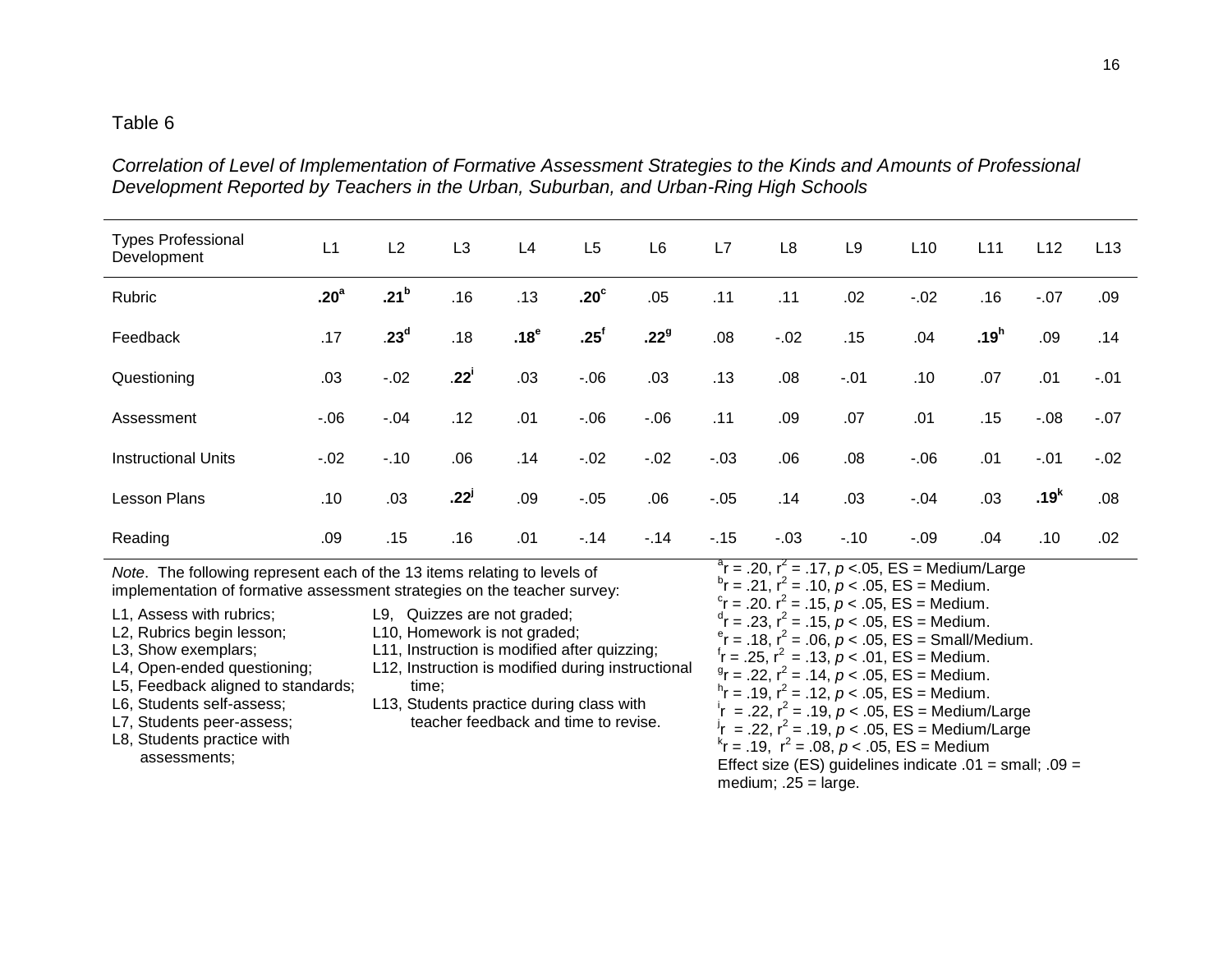a positive correlation indicating that there was a consistent relationship between those who answered positively about assessing using rubrics, and those that answered positively about receiving professional development on this same topic. Thus, individuals who use rubrics as a strategy to assess student work may be being influenced by the professional development they receive about rubric development.

 Significance was found in a number of the relationships pertaining to the professional development topic regarding the provision of feedback to students that is aligned to learning goals. Item 5 (L5) on the questionnaire states, *The written or oral feedback that I give students about their work explicitly addresses how they did or did not meet the standards*. In Table 2, teachers ranked it 9th out of 13 strategies. There was a significant positive correlation ( $r = 0.25$ ,  $r^2 = 0.13$ ,  $p < 0.01$ , Effect Size = Medium) between the use of feedback strategies and the amount of professional development on this same topic that teachers report they have received. This may indicate that the professional development received was insufficient.

 There was a significant positive relationship found between the level of implementation of the use of exemplar student work that was assessed based on standards (L3) and the attendance at professional development with the topic of, *Developing lesson plans that include planned formative assessment strategies during the learning process* ( $r = .22$ ,  $r^2 = .19$ ,  $p < .05$ , Effect Size = Medium/Large). In Table 2, teachers ranked their use of this strategy in tenth place out of thirteen items. Therefore, it may be that the professional development teachers received in this regard did not strongly recommend teachers to plan to present exemplar student work as a model for students who are engaged in learning a similar concept or skill.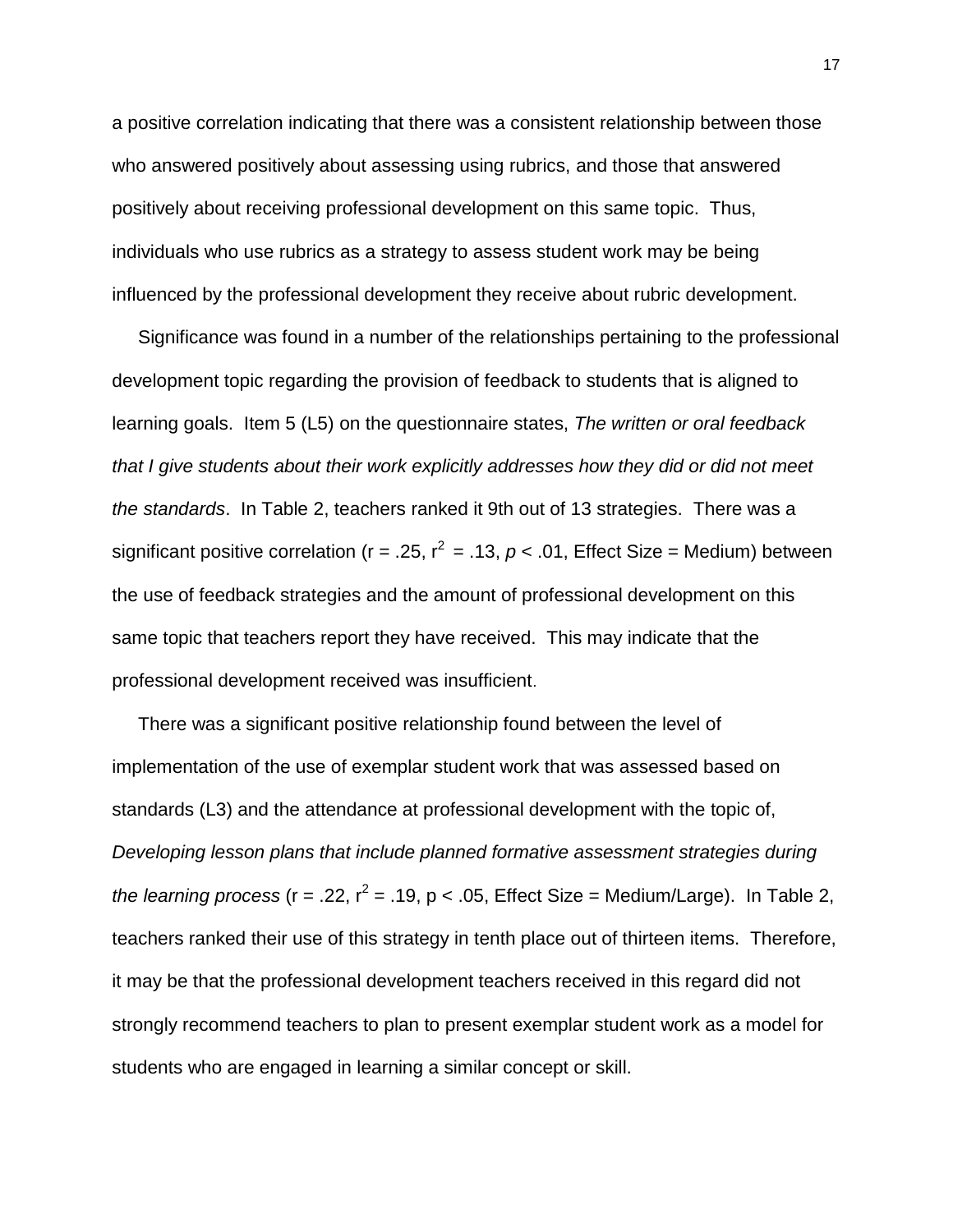A significant positive relationship was demonstrated between the level of implementation of teachers modifying their instruction on the spot during instructional time (L12) and the professional development topic regarding how to develop lesson plans that include formative assessment strategies during the instructional phase of teaching (r = .22,  $r^2$  = .19, p < .05, Effect Size = Medium/Large). Teachers ranked modifying their instruction during this time as the formative assessment strategy most implemented (*M* = 3.52, *SD* = .69). According to the findings in Table 2, where student and teacher agreement on the same question was measured, a significant difference was indicated. Therefore, those teachers who responded positively to implementing this strategy, responded significantly similarly to getting professional development to support the modification of instruction when students are not learning; however, students did not report the benefits (*M* = 2.52; *SD* = .87).

### **Relationship of Levels of Implementation to Urbanicity**

Table 7 presents the significant differences among the levels of implementation of formative assessment strategies reported by teachers in relation to each school's urbanicity. Upon examination of the results of the ANOVA, two items emerged as significant.

 In regards to the statement, *My students have opportunities to assess their own work and get feedback prior to handing it in for a final grade*, significance at the *p* = .003 level was determined, followed by a post-hoc Scheffé. Teachers in the urban-ring school (*M* = 3.12, *SD* = .83) responded positively, significantly more than both the urban (*M* = 2.48, *SD* = .93) and suburban (*M* = 2.64, *SD* = .91) schoolteachers.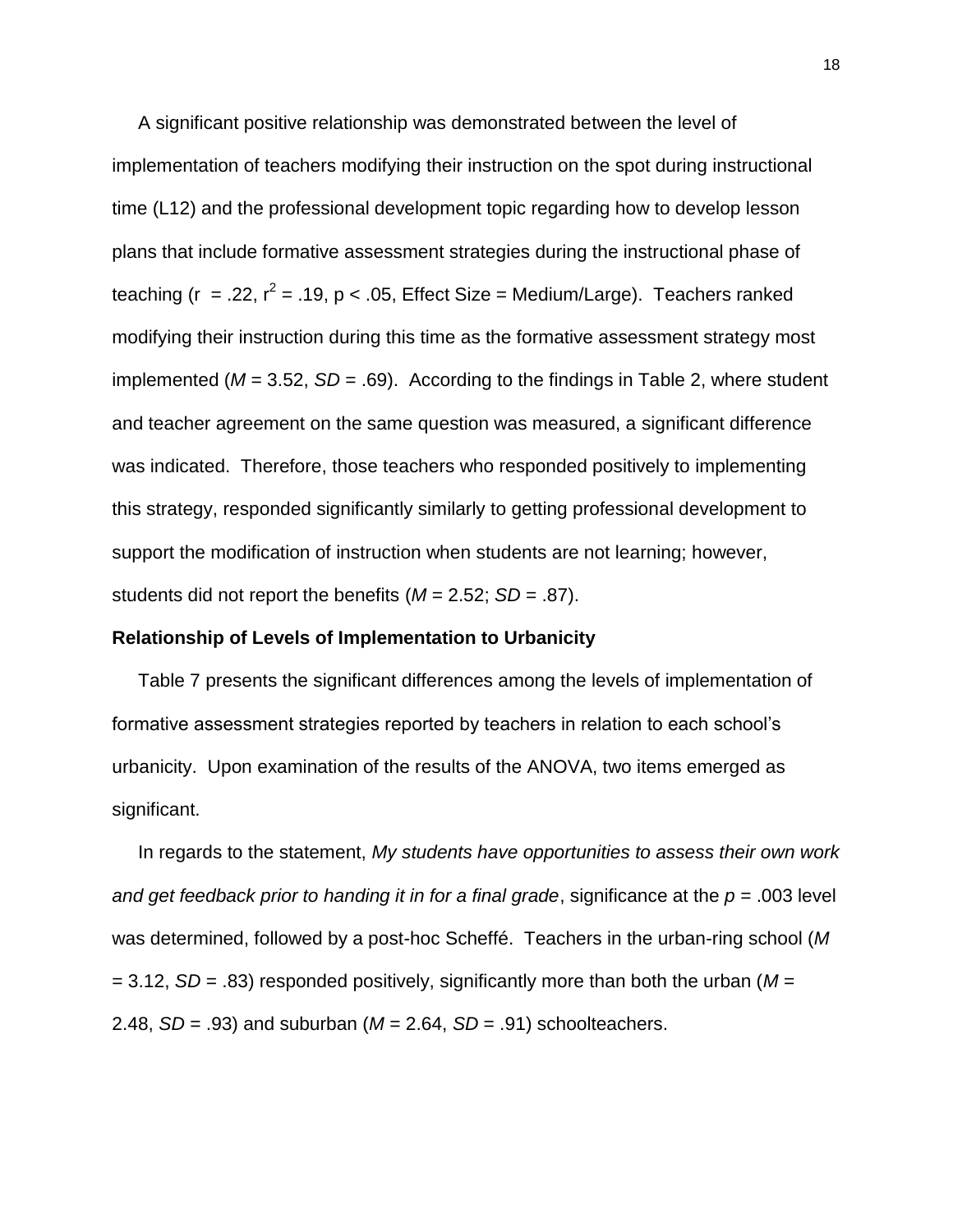*ANOVA Summary for Level of Implementation of Formative Assessment Strategies of Teachers by Urbanicity*

| To what level do you agree that each strategy<br>is used: |                                                              | Urban<br>$(n = 93)$ |           | Suburban<br>$(n = 98)$ |           | Urban-Ring<br>$(n = 74)$ |           |            |      |          | Summary of<br>Significant      |
|-----------------------------------------------------------|--------------------------------------------------------------|---------------------|-----------|------------------------|-----------|--------------------------|-----------|------------|------|----------|--------------------------------|
|                                                           |                                                              | М                   | <b>SD</b> | M                      | <b>SD</b> | М                        | <b>SD</b> | $\sqrt{2}$ | р    | $\eta^2$ | <b>Differences</b>             |
| $1_{\cdot}$                                               | Rubrics are used to assess student work.                     | 3.05                | .85       | 2.93                   | .79       | 2.79                     | .75       | 1.14       | .324 |          | <b>NSD</b>                     |
|                                                           | 2. Rubrics are distributed at the beginning of<br>units.     | 2.73                | .91       | 2.44                   | .81       | 2.40                     | 1.01      | 1.60       | .206 |          | <b>NSD</b>                     |
| 3.                                                        | Exemplar student work is available and<br>discussed.         | 2.70                | .85       | 2.38                   | .87       | 2.45                     | 1.02      | 1.48       | .232 |          | <b>NSD</b>                     |
|                                                           | 4. Open-ended questions guide next steps for<br>instruction. | 3.15                | .77       | 2.98                   | .82       | 3.00                     | .80       | .58        | .564 |          | <b>NSD</b>                     |
| 5.                                                        | Written and oral feedback addresses<br>standards.            | 2.65                | .74       | 2.65                   | .84       | 2.69                     | .84       | .03        | .969 |          | <b>NSD</b>                     |
| 6.                                                        | Students self-assess and get feedback<br>prior to grading. * | 2.48                | .93       | 2.64                   | .91       | 3.12                     | .83       | 5.90       | .003 | $.07*$   | U-R >Suburban<br>$U-R > Urban$ |

(continued)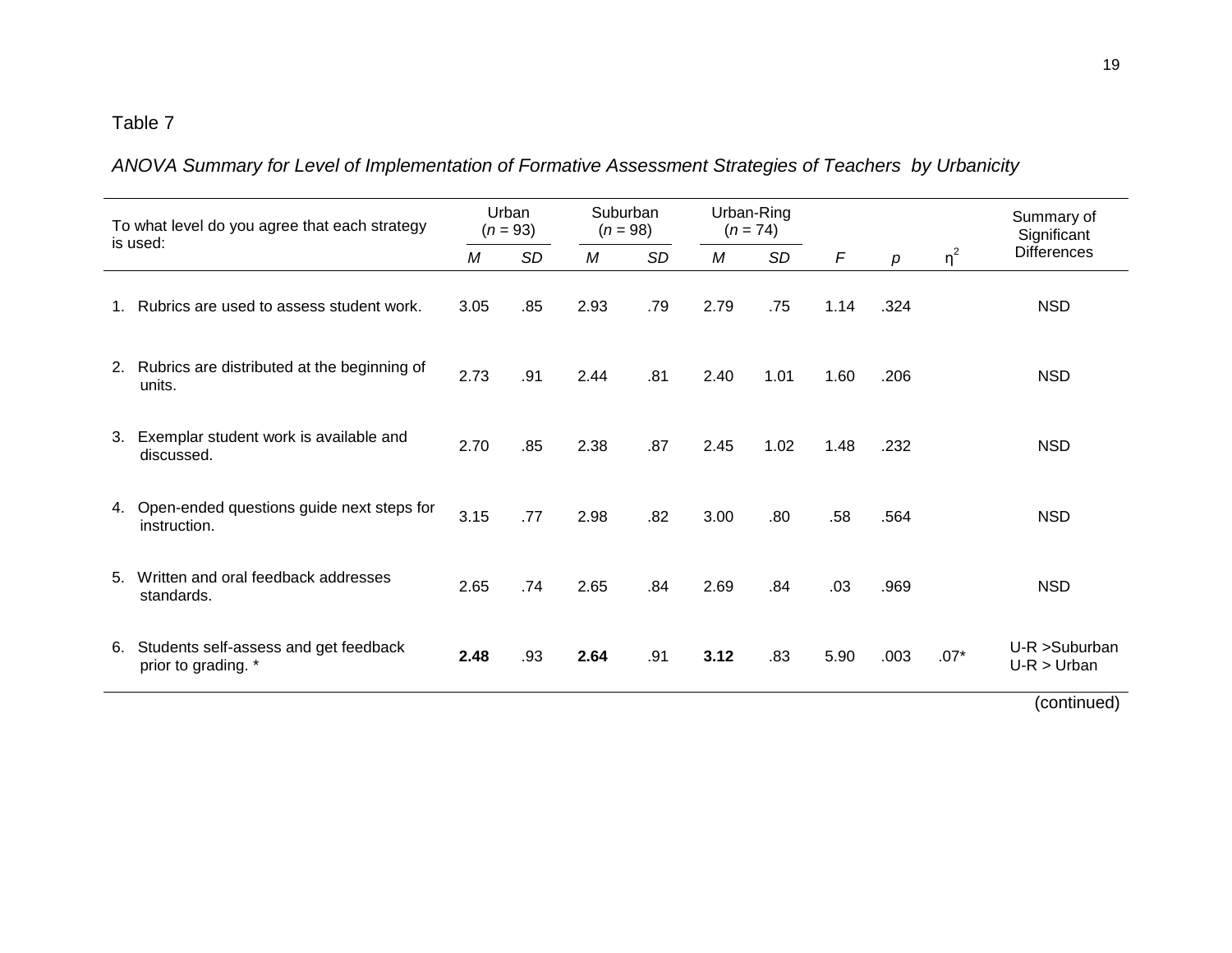Table 7 *ANOVA Summary for Level of Implementation of Formative Assessment Strategies of Teachers by Urbanicity*  (continued)

| To what level do you agree that each strategy<br>is used? <sup>a</sup> |                                                                                            |      | Urban<br>$(n = 93)$ |      | Suburban<br>$(n = 98)$ |      | Urban-Ring<br>$(n = 74)$ |            |      |          | Summary of<br>Significant |
|------------------------------------------------------------------------|--------------------------------------------------------------------------------------------|------|---------------------|------|------------------------|------|--------------------------|------------|------|----------|---------------------------|
|                                                                        |                                                                                            | M    | SD                  | М    | SD                     | М    | SD                       | $\sqrt{ }$ | p    | $\eta^2$ | <b>Differences</b>        |
|                                                                        | 7. Students peer-assess and get feedback<br>prior to grading.                              | 2.58 | .93                 | 2.35 | .76                    | 2.57 | .86                      | 1.19       | .309 |          | <b>NSD</b>                |
| 8.                                                                     | Students practice with like-problems prior<br>to testing.                                  | 3.10 | .84                 | 3.31 | .87                    | 3.40 | .67                      | 1.53       | .219 |          | <b>NSD</b>                |
| 9.                                                                     | Students are quizzed without grading.                                                      | 2.28 | .99                 | 2.16 | .92                    | 2.14 | .84                      | .25        | .779 |          | <b>NSD</b>                |
|                                                                        | 10. Homework is used for purposes other than<br>grading.                                   | 2.62 | .99                 | 2.92 | .82                    | 3.02 | .90                      | 2.27       | .108 |          | NSD                       |
|                                                                        | 11. Instructional strategies are modified post<br>grading.                                 | 3.00 | .82                 | 3.09 | .89                    | 3.12 | .77                      | .23        | .794 |          | <b>NSD</b>                |
|                                                                        | 12. Instructional strategies are modified when<br>students do not appear to understand. ** | 3.30 | .72                 | 3.57 | .72                    | 3.67 | .57                      | 3.27       | .041 | .03      | $U-R > Urban$             |
|                                                                        | 13. Class time is scheduled for student<br>feedback and revision.                          | 2.78 | .83                 | 3.04 | .86                    | 2.86 | .95                      | 1.11       | .333 |          | <b>NSD</b>                |

*Note.* NSD = No Significant Difference.

Post-hoc Scheffé mean difference is significant at the *p* = 0.05 level. \*\* Using the Bonferroni adjustment required significance at the p < .004 level. \* Effect size guidelines indicate .01 = small; .09 = medium; .14 = large. . <sup>a</sup> The response scale was as follows: 1= *almost never*;

2 = *sometimes*; 3 = *usually;* 4 = *almost always*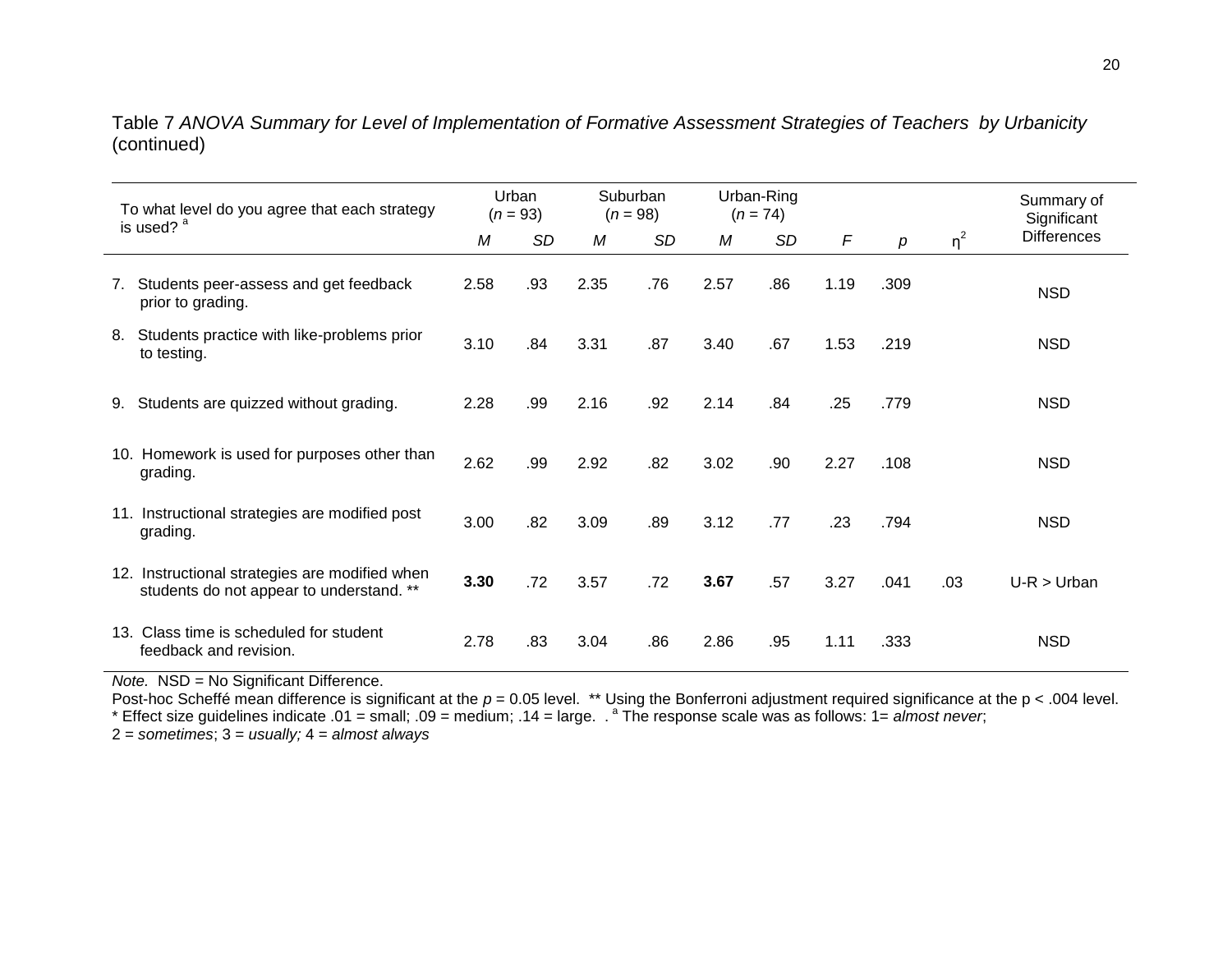Regarding the statement, *I modify my instructional strategies on the spot/while teaching when a student or group of students does not seem to understand*, significance was not detected with the Scheffé post-hoc, therefore a Bonferroni adjustment was applied (.05/13 = .004). The urban-ring teachers indicated (*M* = 3.67, *SD* = .57) that they agreed with the statement significantly more than the urban teachers did (*M* = 3.30, *SD* = .72).

### **Summary of Major Findings**

- 1. Examination of the aggregated *N* = 3 school data revealed significant differences in six items; when disaggregated by school, significant differences were found in only three items at the urban and urban-ring schools and in four items at the suburban school. Of the items measured significantly different by all three schools individually, the only items in common among all three pertained to formative assessment strategies used by teachers that call for the modification of instructional practices when students are struggling.
- 2. Student and teacher rankings of formative assessment strategies that they recognize implemented are dissimilar.
- 3. Teachers stated that grades were their primary way (69%) of communicating student progress to their students. Students stated in the open-ended portion of the questionnaire that grades were their principal source for informing them about their progress in school.
- 4. Arts educators provided students more opportunities than any other kind of teacher to revise their work and get feedback in school (*M* = 3.73). Interestingly, they provided significantly more opportunities than did science (*M* = 2.47) and socials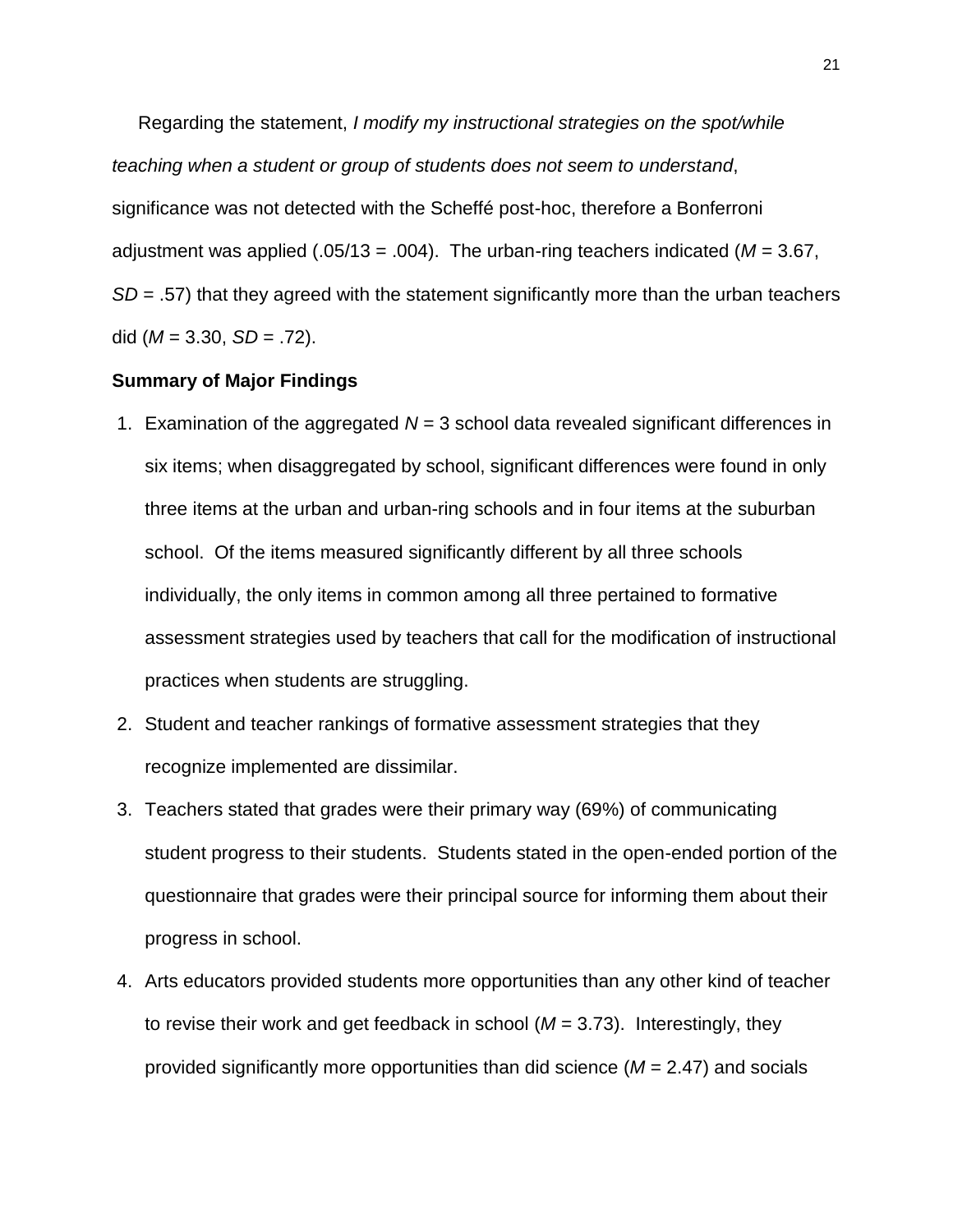studies (*M* = 3.07) teachers, as well as teachers categorized as *other* (*M* = 2.50)*.* Providing these opportunities seems natural in the arts areas where students are generally given considerable time to work on their assignments in class. However, it was surprising that in science, where students are expected to inquire and experiment with concepts and structures, science teachers indicated few opportunities for students to revise and get feedback during school.

- 5. Teachers from the urban-ring and suburban schools spoke at length about the kinds of professional development that was being offered directly by the school or district. These teachers reported that the school leadership, in conjunction with the School Improvement Team, planned and funded PD that was directly embedded into their instructional practices. Whether it was calibrating assessment scoring or learning how to use notebook sized White-Boards with a classroom full of students, teachers spoke of the fact that it was available for all teachers and, in some cases, required. Their only complaint on this regard was that they wanted more.
- 6. At the end of the teacher questionnaire, after many questions focused on strategies that may provide snapshots of student progress, teachers were asked to describe the formative assessment strategy that they used most. The results of this question made it clear that most teachers do not yet understand formative assessment. Of the  $N = 69$  responses,  $n = 49$  indicated that summative assessments were their preferred formative assessment.

### **Educational Implications**

 Implementing formative assessment strategies is recognized to be effective for improving student achievement. The strategies are grounded in social/constructivist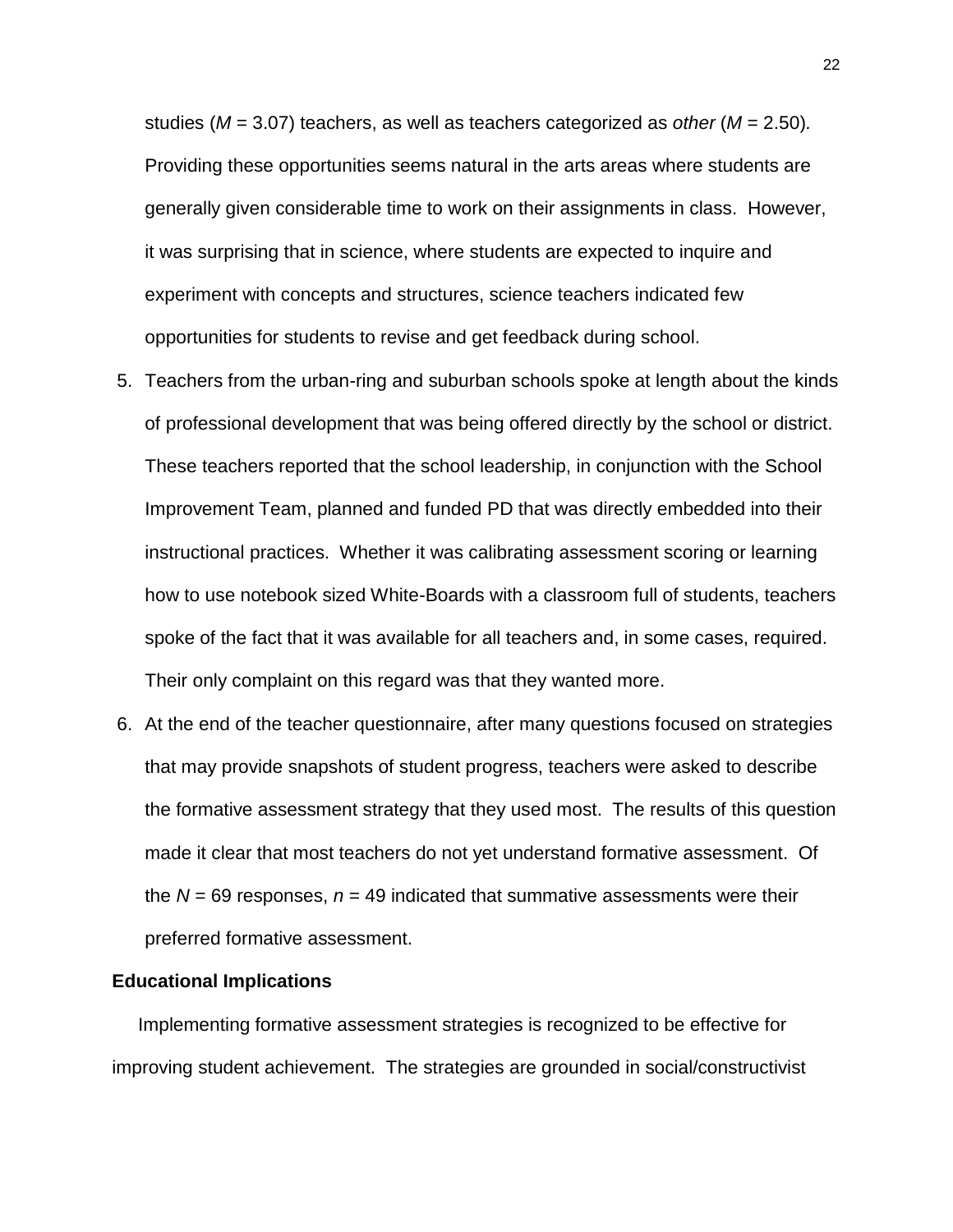learning theory and supported by decades of research. Teachers, who participate in well planned, scaffolded, and supportive professional development and continually work with their colleagues, are able to assess and appropriately modify their instruction based on these assessments. When properly implemented, students develop greater self-efficacy in their skills toward becoming self-regulated learners.

 In this political climate of "Race To The Top" where teachers, administrators, and state education leaders are now competing for their virtual existence, the stakes for are higher than ever. Unfortunately, the selected strategies are large-scale testing companies to develop larger tests and multiple smaller scale products, including multiple annual interim tests, tenth grade college and career readiness tests, and so called formative assessments that mimic the large annual test. To qualify for sparse federal education funds, states are changing laws, to include evaluating teachers based on student achievement measured against large-scale tests. However, the rush to the top, and to success, must not become a barrier for improving instruction and local assessment. Leaders must recognize that real achievement will only occur when systems of balanced assessment includes formative assessment defined and implemented in a way to support students in their ability to become independent learners. Additionally, formative assessment must be implemented in conjunction with significant professional development.

 The results of this study found that, while many high school students and teachers are beginning to implement a few formative assessment strategies in this North Eastern state, there is a tremendous distance to go before improved student achievement will result. While many teachers perceive that they have skills and knowledge regarding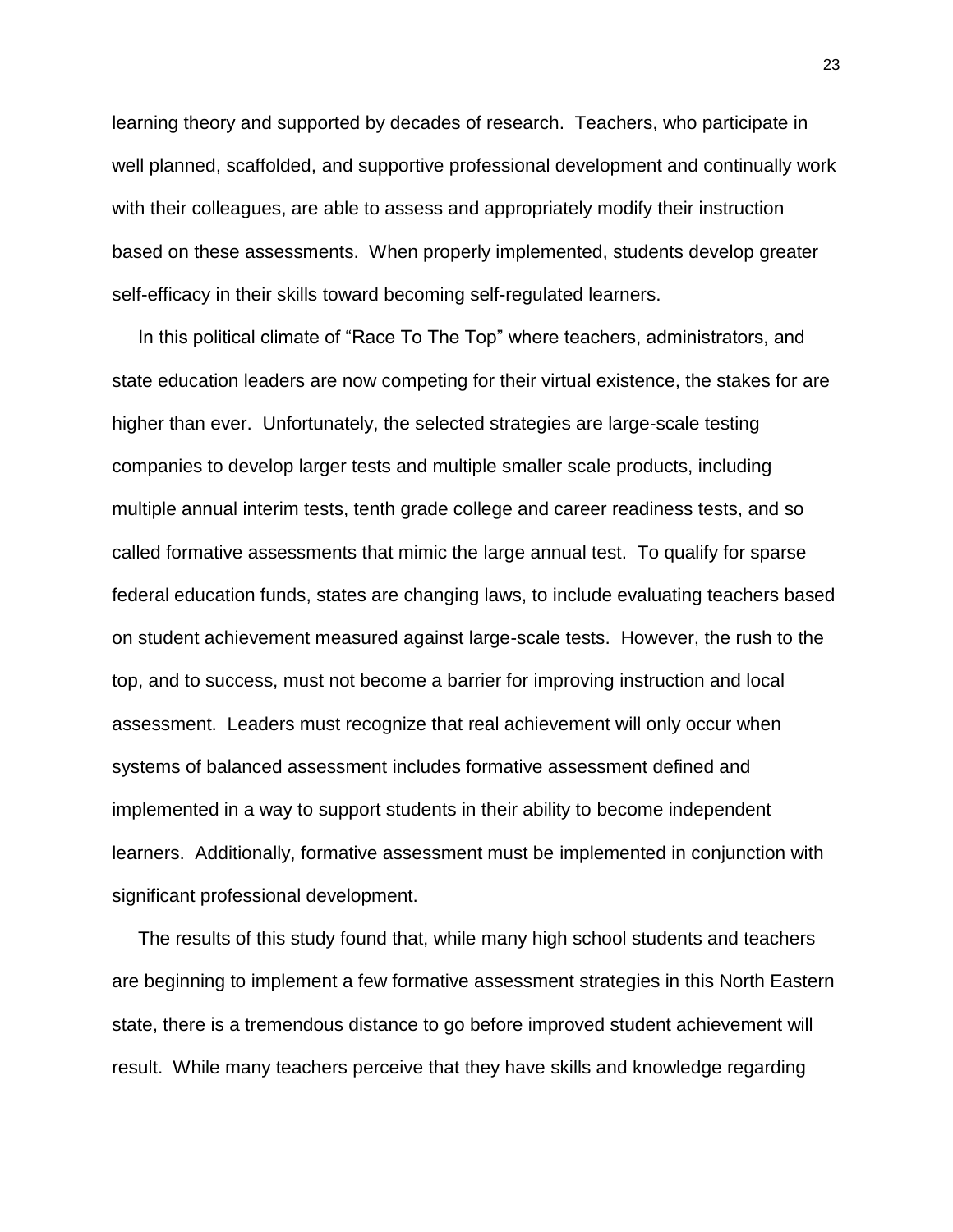formative assessment, the data showed otherwise. Many teachers still employ instructional and assessment strategies that are ambiguous and counter productive. Students concur with this description.

 However, there is some evidence of fertile soil for advancing formative assessment initiatives within current regulations and present efforts of continuous school improvement. The study found that teachers are using rubrics; they expect that students revise their work, and they are beginning to engage students in the processes of self and peer collaboration for the purposes of learning and assessing. Two of the three districts studied have also demonstrated systemic thinking around professional development for all secondary teachers focused on instructional and assessment best practices.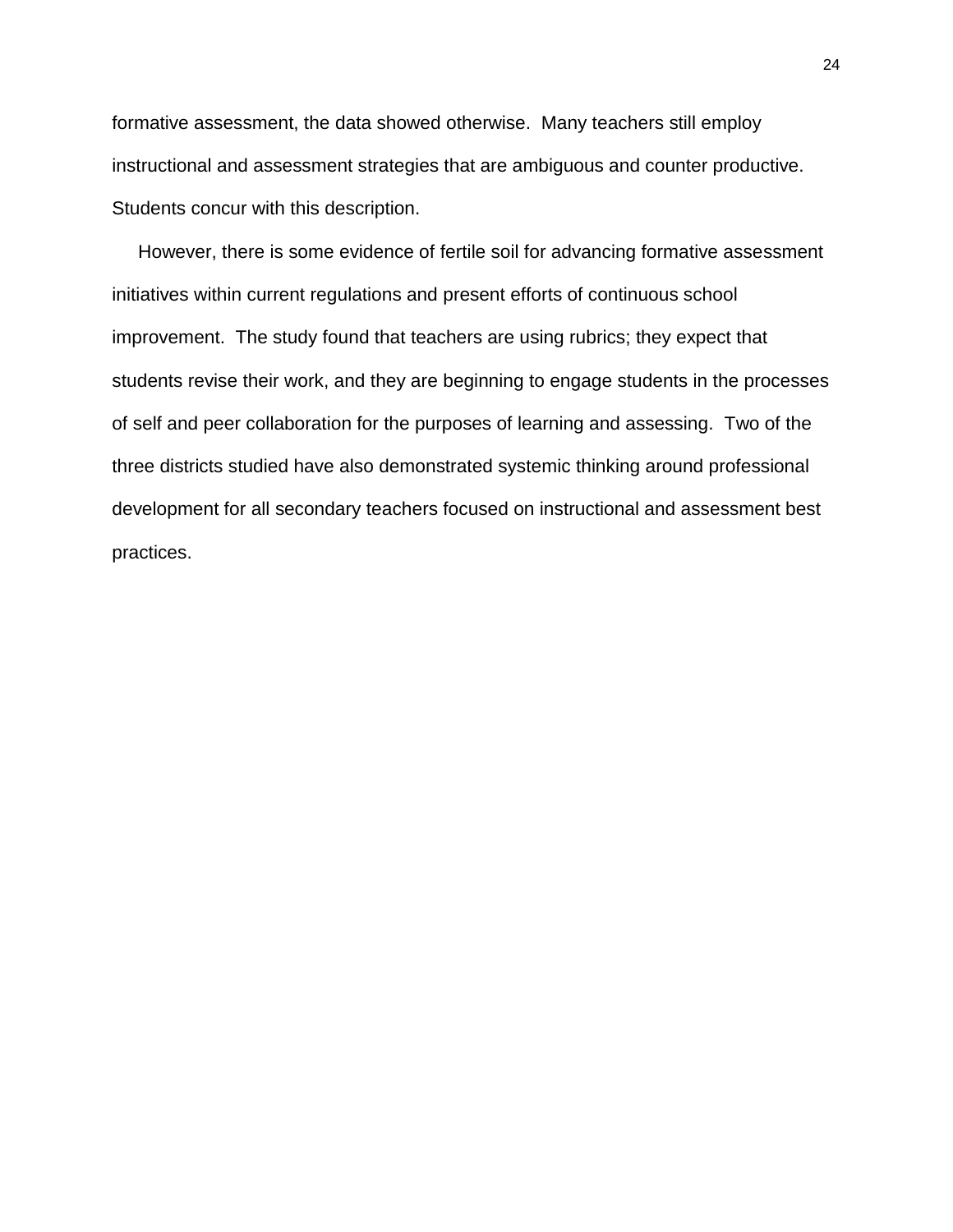### **References**

- Arter, J., (2009, April). Classroom assessment for student learning (CASL) perspective on the JCSEE student evaluation standards [Electronic version]. Paper presented at the meeting American Educational Research Association, San Diego, CA.
- Black, P., & Wiliam, D. (1998). Assessment and classroom learning. *Assessment in Education: Principles, Policy, & Practice*, *5*(1), 7-74.
- Borg, W., Gall, M., & Gall, J. (2007). *Educational research*. Boston, MA: Allyn and Bacon.
- Bracey G., (2009). The big tests: What ends do they serve? *Educational Leadership, 67*(3), 32-37.
- Brookhart, S. M. (2008). *How to give effective feedback to your students*. Alexandria, VA: Association for Supervision and Curriculum Development
- Brooks, J.G., & Brooks, M.G. (1993). *The case for constructivist classrooms*. Alexandria, VA: Association for Supervision and Curriculum Development.
- Chappuis, S., Chappuis, J., & Stiggens, R. (2009). The quest for quality. *Educational Leadership, 67*(3), 14-19.
- Cohen, J (1988). *Statistical power analysis for the behavioral sciences* (2<sup>nd</sup> ed.). Mahwah, NJ: Erlbaum.
- Creswell, J. W. & Plano Clark, V. L. (2007). *Designing and conducting mixed methods research*. Thousand Oaks, CA: Sage Publications
- Elmore, R. F. (2007, August). *Educational improvement in Victoria* [Electronic version], Paper presented to the Victoria Department of Education, Victoria, Australia.

Guskey, T. (2003). How classroom assessments improve learning. *Educational Leadership, 60*(5), 6-11.

- Heritage, M. (2007). Formative assessment: What do teachers need to know and do? *Phi Delta Kappan, 89*(2), 140-145.
- Hess, K. (2008, June). *Developing and using learning progressions as a schema for measuring progress*. Paper presented at the CCSSO's National Conference on Student Assessment, Orlando, FL.
- Lincoln, Y. & Guba, A. (1985) *Naturalistic inquiry*. Newbury Park, CA: Sage Publications.
- Patton, M. Q. (2002). *Qualitative research and evaluation methods*. Thousand Oaks, CA: Sage Publications.